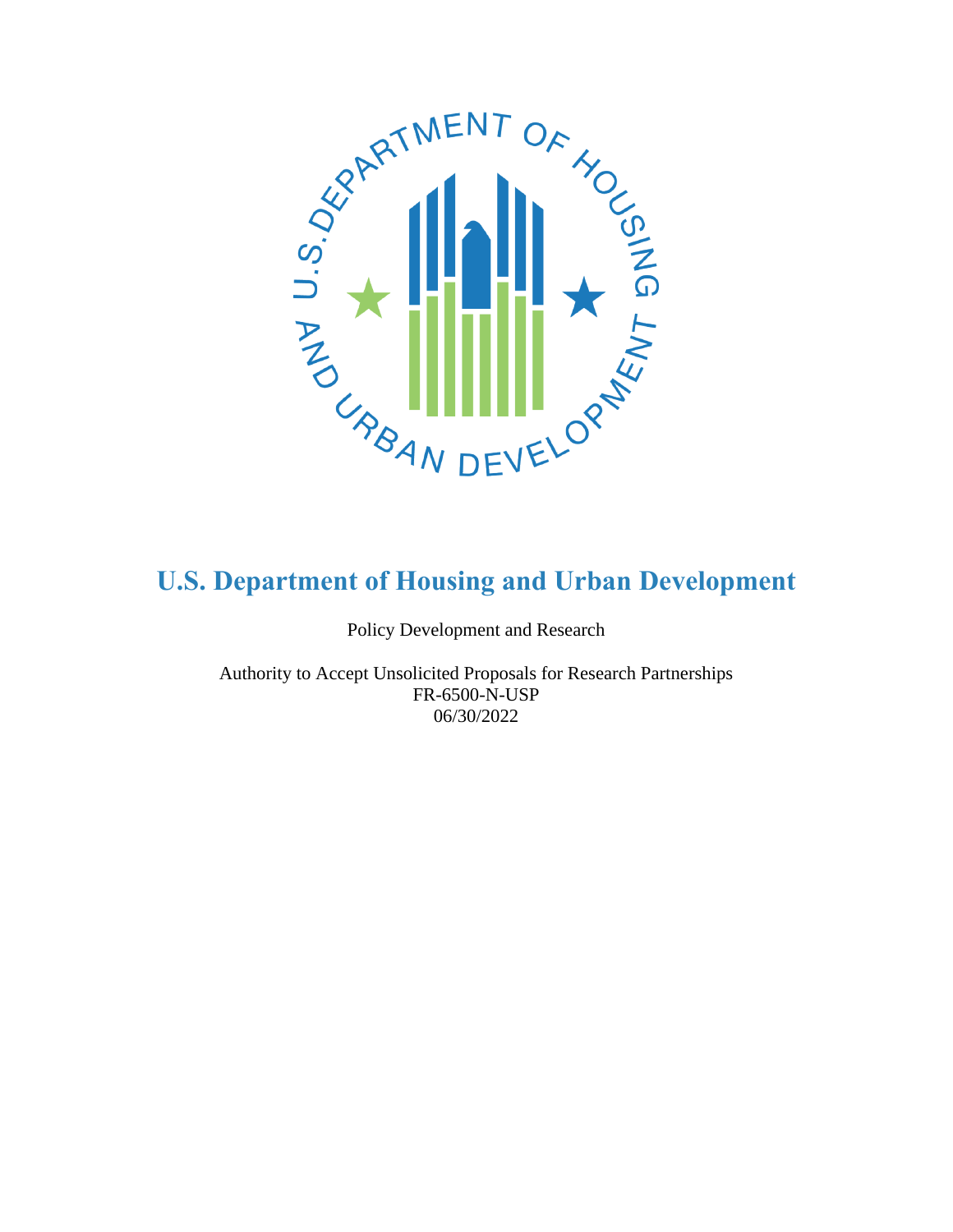# **Table of Contents**

| D. Statutory and Regulatory Requirements Affecting Eligibility and Performance12 |  |
|----------------------------------------------------------------------------------|--|
|                                                                                  |  |
|                                                                                  |  |
|                                                                                  |  |
|                                                                                  |  |
| D. System for Award Management (SAM) and Dun and Bradstreet Universal Numbering  |  |
|                                                                                  |  |
|                                                                                  |  |
|                                                                                  |  |
|                                                                                  |  |
|                                                                                  |  |
|                                                                                  |  |
|                                                                                  |  |
|                                                                                  |  |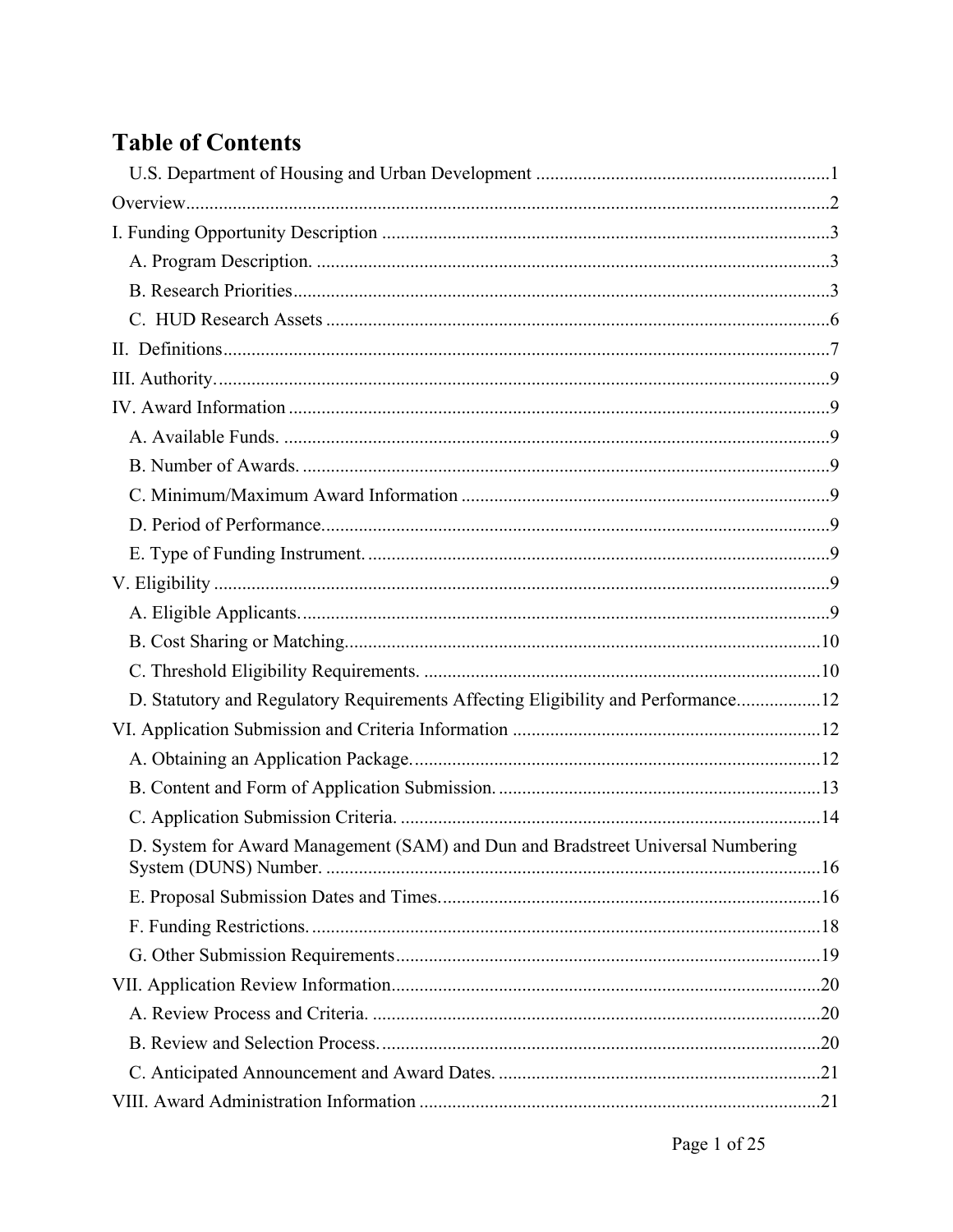| B. Administrative, National and Department Policy Requirements for HUD recipients. 21 |  |
|---------------------------------------------------------------------------------------|--|
|                                                                                       |  |
|                                                                                       |  |
|                                                                                       |  |

# **Program Office:**

Policy Development and Research

### **Funding Opportunity Title:**

Authority to Accept Unsolicited Proposals for Research Partnerships

#### **Announcement Type:**

Discretionary - Unsolicited Research Proposal

**Funding Opportunity Number:** FR-6500-N-USP

**Primary Assistance Listing Number:**

14.506

**Notice of Expiration Date:** 06/30/2022 11:59 pm, Eastern Daylight Time

#### <span id="page-2-0"></span>**Overview**

This Notice announces that HUD's Office of Policy Development and Research (PD&R) has the authority to accept unsolicited research proposals that address current research priorities. In accordance with statutory requirements, the research proposals must be submitted by eligible applicants and provide cost sharing of at least 50 percent of total project cost from philanthropic entities or Federal, state, or local government agencies. This Notice announces that HUD is accepting research proposals for such research partnerships and provides a general description of information that should be included in any research proposal.

The Department is interested in increasing participation of Minority Serving Institutions (MSIs) of higher education and Historically Black Colleges and Universities (HBCUs) in all program areas. Therefore, HUD seeks proposals from MSIs and HBCUs as well as from eligible entities that are not themselves MSIs and HBCUs but have developed a partnership with one or more MSIs and/or HBCUs.

**DATES**: Proposals may be submitted at any time and will be evaluated as they are received. Available funds will be awarded as proposals are received, evaluated, and approved, until funds are exhausted.

Unsolicited proposal - A valid unsolicited proposal must: (1) Be innovative; (2) Be independently originated and developed by the offeror; (3) Be prepared without Federal Government supervision, endorsement, direction, or direct Federal Government involvement; (4) Include sufficient detail to permit a determination that Federal Government support could be worthwhile and the proposed work could benefit the agency's research and development or other mission responsibilities; (5) Not be an advance proposal for a known agency requirement that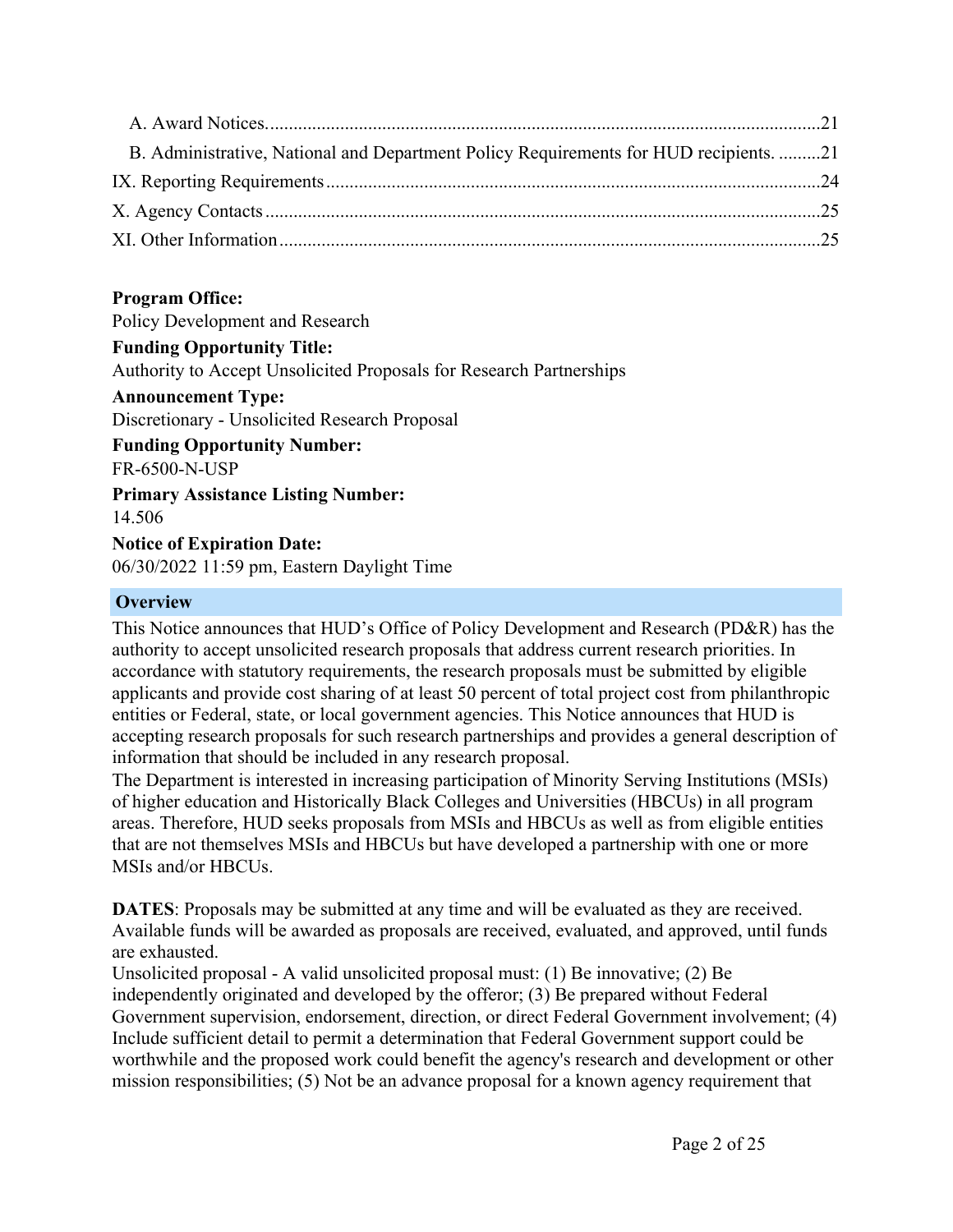can be acquired by competitive methods; (6) Not be a result of a previous competitive announcement; and (7) Not be a concept paper.

# <span id="page-3-0"></span>**I. Funding Opportunity Description**

# <span id="page-3-1"></span>**A. Program Description.**

HUD developed the Research Partnerships vehicle to allow greater flexibility in addressing important policy questions and to better utilize external expertise in evaluating the local innovations and effectiveness of programs affecting residents of urban, suburban, rural, and tribal areas. Through this Notice, HUD can accept unsolicited research proposals that address current research priorities and allow innovative research projects that could inform HUD's policies and programs.

### <span id="page-3-2"></span>**B. Research Priorities**

The HUD Research Roadmap: 2020 Update ("Roadmap Update")

([https://www.huduser.gov/portal/sites/default/files/pdf/Research-Roadmap-2020.pdf\)](https://www.huduser.gov/portal/sites/default/files/pdf/Research-Roadmap-2020.pdf) is the most recent integration of diverse stakeholder viewpoints into a five-year research and learning agenda. PD&R developed and published this research agenda to focus research resources on timely, policy-relevant research questions that lie within the Department's area of comparative advantage. This focus on comparative advantage means that PD&R also needs to collaborate with other research organizations in areas that are mutually important. The Roadmap Update identifies a number of focus areas for research projects that PD&R is considering for the near future.

HUD is interested in research that will help the Department support underserved communities and advance equity. Examples of potentially useful research include:

- 1. Promote self-sufficiency and economic opportunity Studies on how best to support economic mobility and wealth-building for HUD-assisted households and close racial gaps in wages, including: providing employment training programs, removing barriers to work, providing credit and financial literacy counseling, removing systemic barriers to enable and encourage moves to high-opportunity areas, and investing in place-based initiatives and anchor institutions.
- 2. Enhance rental assistance Studies on how to improve the effectiveness of rental assistance for families, streamline administration for PHAs, and increase participation by owners, including owners with accessible units and those in areas of opportunity; how to increase housing choice for assisted renters; how to ensure housing quality; and how to promote long-term housing stability.
- 3. Reduce homelessness Studies on effective strategies for reducing the length of homeless episodes; addressing youth homelessness; supporting populations who may benefit from specialized services, such as individuals with severe mental illness or substance use disorders; reducing unsheltered homelessness; and ensuring equitable access to homelessness assistance.
- 4. Support sustainable homeownership and financial viability Studies on initiatives and strategies that increase homeownership and wealth-building opportunities for lower income Americans and underserved communities; close the racial homeownership gap; support wealth-building and reduce risk of default and foreclosure; address financial challenges facing specific populations (e.g., people of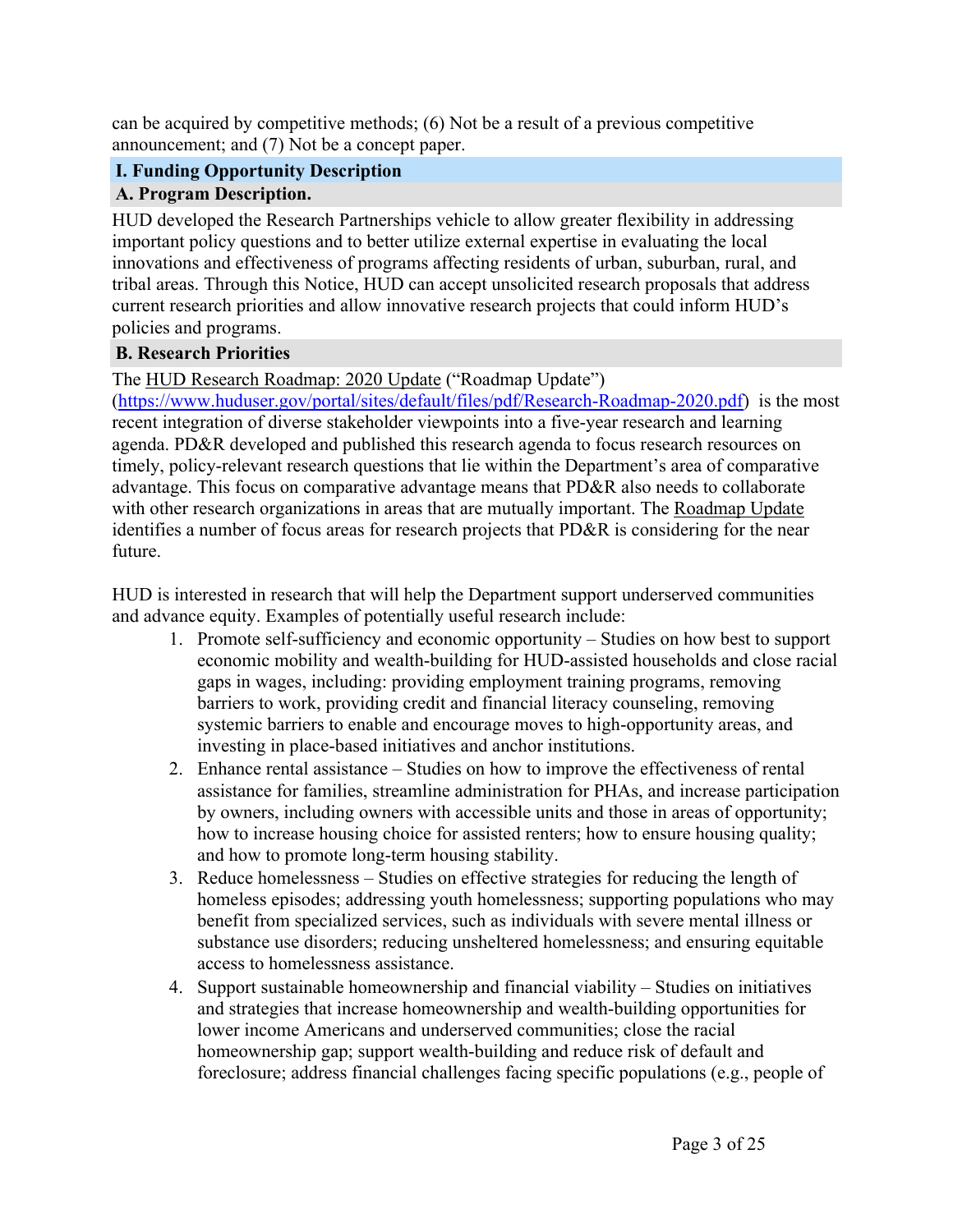color, students, individuals with disabilities, and older adults); and reform and modernize housing finance systems.

- 5. Control of lead hazards and other hazards in homes under the Healthy Homes Initiative –
	- a. Lead hazards Research into lead health hazards other than lead-based paint hazards (i.e., lead in deteriorated paint, dust, and soil) and strategies to mitigate or eliminate them (note: this includes evaluation of the impact of policies), except as provided in the last sentence of this paragraph. HUD is interested in supporting novel research on the identification and control of lead exposures from residential drinking water; the evaluation and control of residential lead exposures from legacy industrial emissions and wastes (e.g., near Superfund and state-equivalently-designated sites); factors inhibiting, and effective low-cost methods of increasing, blood lead screening and testing rates among young children in public housing in high-risk states or communities; and modeling of geographic, socioeconomic, and other distributions of factors correlated with high risk of increased blood lead levels in children and subsequent validation of models. Funding for research on other lead safety topics other than those identified above, namely, on the identification and control of residential lead-based paint hazards is only available annually through HUD's Lead Technical Studies Grant Program (Assistance Listing No. 14.902).
	- b. Other hazards HUD's healthy homes program includes assessing and controlling key residential health and safety hazards. These conditions include pest infestation, mold and excess moisture, indoor air contaminants such as radon and secondhand tobacco smoke, and injury hazards. An important area of research need for several of these issues is evaluation of the incorporation of practices, shown to be effective in research settings, into programmatic and building management practices. HUD is also interested in the potential benefits of management practices and requirements such as smoke-free housing policies and integrated pest management (or combinations of these practices) for the health of residents (e.g., residents with asthma, Chronic obstructive pulmonary disease (COPD), etc.). Evaluation of programs or demonstrations in which healthcare payers (e.g., managed care organizations) or providers support home assessment and mitigation of hazards is also an area of interest to HUD. Funding for research on residential health and safety issues is also available annually through HUD's Healthy Homes Technical Studies Grant Program (Assistance Listing No. 14.906).
	- 6. Provide effective and equitable disaster recovery Studies on assessing the risk posed by disasters to HUD's assisted housing stock and insured mortgage portfolio; the extent of disparities in receipt, amounts, and priority of assistance based on race, national origin, disability, and other protected characteristics, and what policy changes could reduce these disparities; increasing the effectiveness of disaster assistance for homeowners, renters, low-income, and minority communities; speeding up the delivery of disaster recovery funds to communities and property owners; and building capacity to enhance the resilience of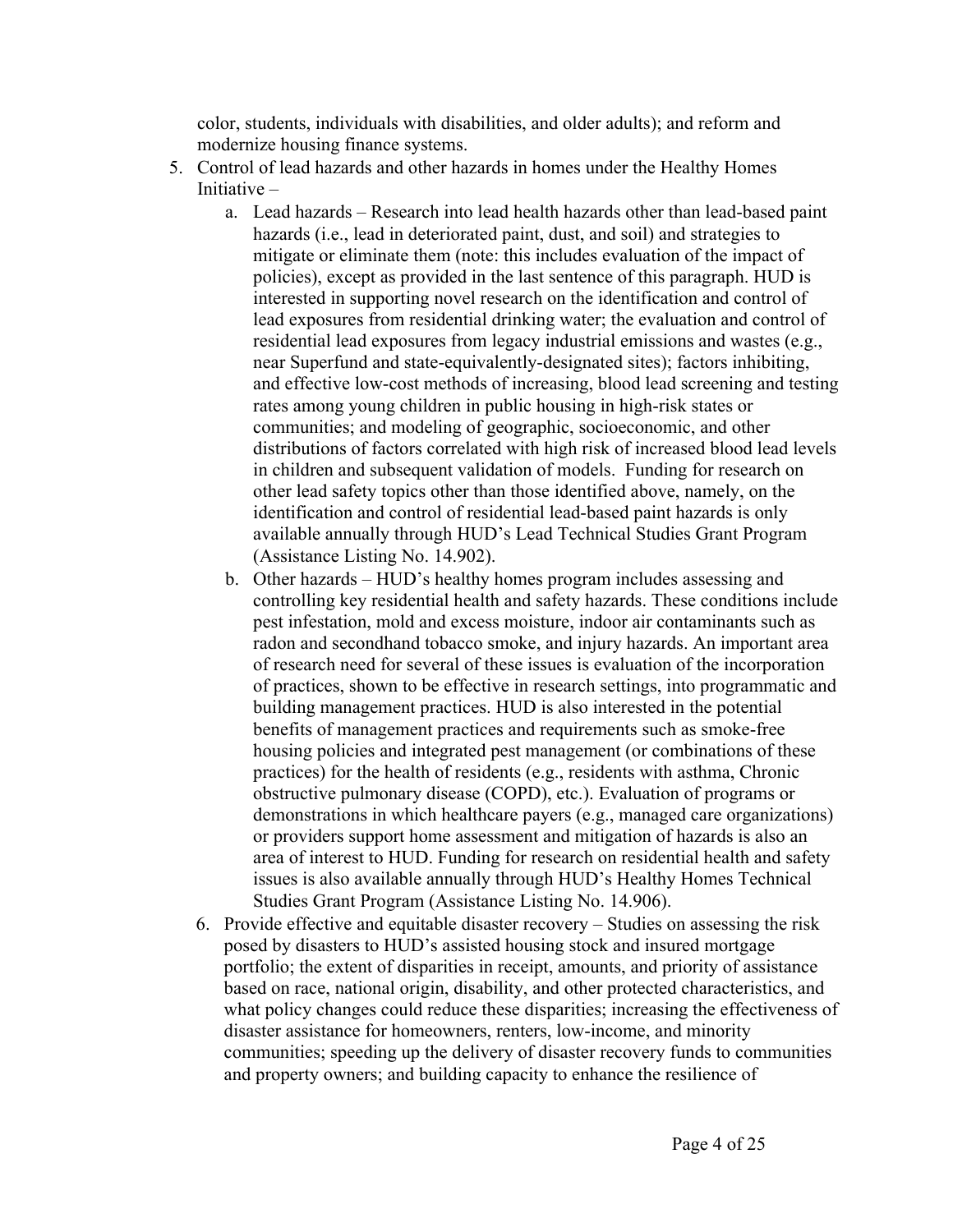communities and homes to mitigate the risk and effects of disasters, pestilence, energy shocks, and public health emergencies.

- 7. Opportunity Zones Studies on how opportunity zones are being used to revitalize low-income communities; research on local efforts to streamline, coordinate, and target existing Federal programs to Opportunity Zones; evaluations of what impact the investments have on existing businesses and residents; the extent to which Opportunity Zones have, and will continue to have, adequate affordable housing; and the impact of Opportunity Zones on racial and other minority groups — for example, whether Opportunity Zones affect segregation, whether designation as an Opportunity Zones results in gentrification and the extent to which preexisting residents benefit from Opportunity Zone investments.
- 8. Reduce barriers to affordable housing, including land use and zoning policies Studies that explore how local, state, and federal policies affect the cost, availability, and equity of housing for low-income renters and first-time homebuyers; evaluations of how recent changes to such policies are impacting the cost, availability, and siting of affordable housing; and studies of strategies to increase the affordable housing supply, for example in areas of opportunity that are not minority concentrated, with access to high quality schools and employment opportunity and for underserved populations.
- 9. Fair Housing Act Research how recipients of federal funds can better affirmatively further the purposes of the Fair Housing Act. Examples of research activities include: 1) identifying jurisdictions across the nation that face high levels of racial segregation (including historically segregated areas as well as recently segregating areas); and 2) addressing the siting of assisted housing (including LIHTC-assisted housing) and its impact on access to opportunity for low income and minority families.
- 10. Equity and impact of the Rental Assistance Demonstration (RAD) studies on the effect of RAD conversion on tenants, including whether RAD conversions have resulted in tenants living in less segregated areas, areas of greater opportunity, and in more accessible housing; the impact of RAD on members of protected classes (including race, color, national origin, religion, sex, familial status, and disability), and whether disparate outcomes based on protected class exist in terms of remaining in their existing unit, moving to a different project-based location, or moving using a tenant-based voucher.
- 11. Accessibility in the HCV program -- studies on best practices for PHAs to consider in recruiting HCV landlords with accessible units, best practices for outreach methods to make the availability of accessible units known to households with tenant-based vouchers searching for accessible housing options in their communities and identifying barriers for households with tenant-based vouchers searching for units with accessibility features.
- 12. Climate Resilience, Environmental Justice, and Energy Efficiency Across the Housing Sector – Conduct research on housing construction technology, building codes, land use planning, cost effectiveness, and related best practices that expand energy-efficient and climate-resilient housing options in public and assisted housing which often have a significant share of low- and moderate-income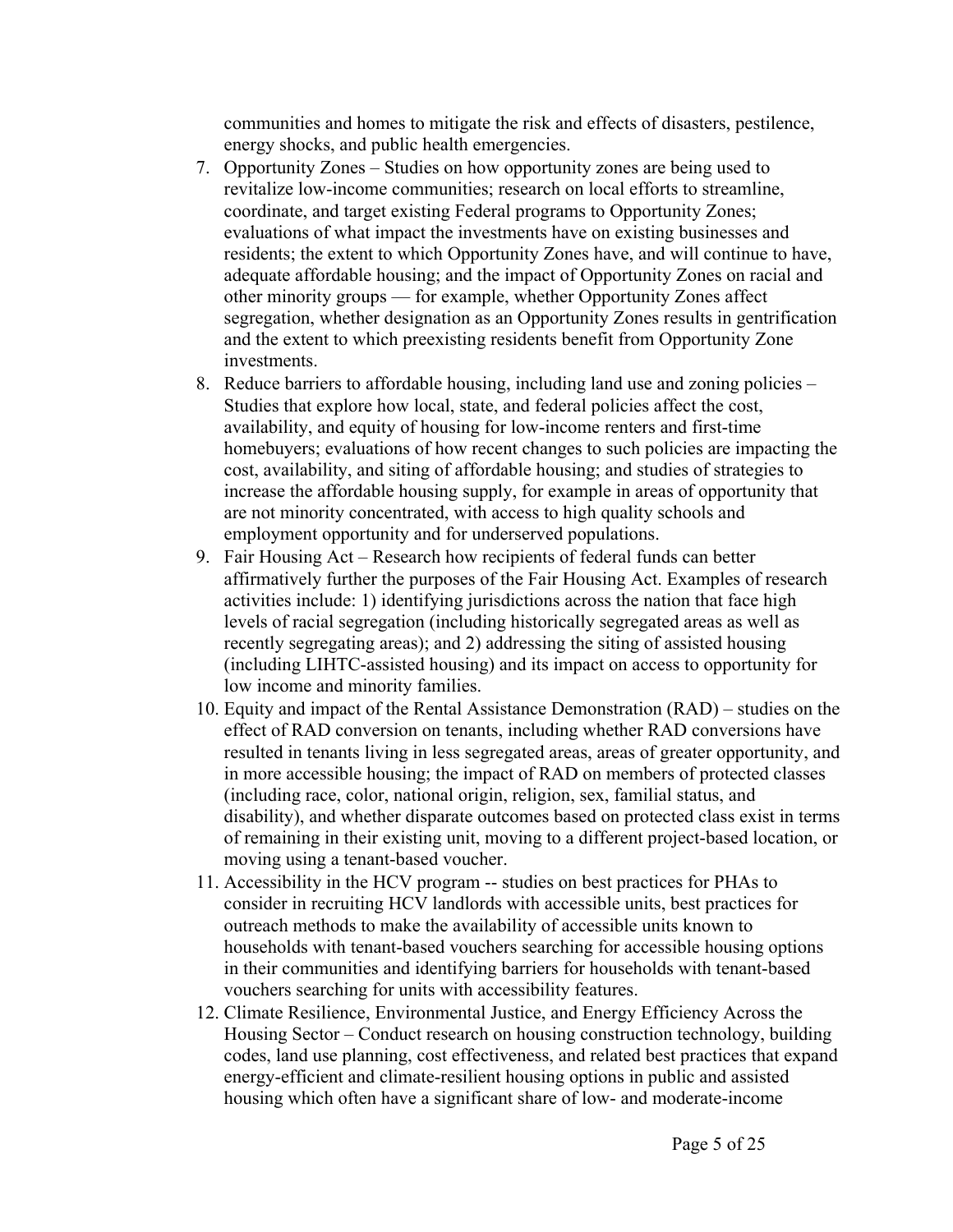households and people of color, are often more vulnerable to climate change due to their locations, aging infrastructure, and historic disinvestment.

Research partnerships have produced innovative research that makes significant contributions to HUD's learning agenda. For example, "Childhood Housing and Adult Earnings" used advanced methods to understand how housing assistance programs improve long-term economic outcomes for disadvantaged children. "What Happens to Housing Assistance Leavers?" used data from the Moving to Opportunity demonstration to address the major evidence gap about reasons tenants exit assisted housing and what happens to them. "HOPE VI: Data Compilation and Analysis" significantly enhanced data availability for this important community revitalization program. "Advancing the Use of Cold-Formed Steel in the Housing Industry" measured the earthquake resistance of full-scale steel-frame buildings using shake tables. "Brokering the Geography of Opportunity" is examining how landlords affect access of assisted renters to high-quality housing and neighborhoods. These projects and many others are documented at

[https://www.huduser.gov/portal/oup/research\\_partnerships.html#impact-overview](https://www.huduser.gov/portal/oup/research_partnerships.html#impact-overview). The authority that Congress provided HUD to enter into noncompetitive cooperative agreements for research is a central tool for fulfilling the Roadmap Update's vision for research collaboration supporting a learning agenda. Potential research partners are encouraged to develop research proposals that fill evidence gaps, inform important and emerging policy and program objectives of HUD that are not otherwise being addressed, support HUD's strategic objectives and program effectiveness, and leverage HUD's data and research assets. In preparing such proposals, researchers also are encouraged to consider and support PD&R's core principles and practices for research—rigor, relevance, transparency, independence, ethics, and technical innovation—as described in the "HUD Program Evaluation Policy Statement," Appendix C of the Roadmap Update.

#### <span id="page-6-0"></span>**C. HUD Research Assets**

HUD has made, and continues to make, significant investments in "Research Assets," as described below, including program demonstrations and the production of datasets and data linkages. The Roadmap Update provides information about acknowledged Data Collection Needs and Challenges that external researchers potentially could help address. Additionally, PD&R is interested in seeing existing assets leveraged and enhanced in ways that may, or may not, be specifically referenced in the Roadmap Update*.* Such studies demonstrate a broader usefulness of HUD's Research Assets that further increases the return on these investments for the taxpayer. In considering potential research partnerships, PD&R urges organizations to consider ways to take advantage of key research assets, HUD's data infrastructure, that the Roadmap Update identifies as part of HUD's comparative advantage.

1. HUD demonstrations. HUD values demonstrations as a method for evaluating new policy and program initiatives and significantly advancing evidence-based policy, especially when rigorous random-assignment methods are feasible. HUD also is interested in research opportunities that take advantage of completed and ongoing demonstrations. For example, researchers continue to answer relevant policy questions using data generated by the Moving to Opportunity demonstration. Examples of demonstrations that are underway include Family Options, the Rental Assistance Demonstration, First-Time Homebuyer Education and Counseling Demonstration, and Rent Reform. Electronic versions of published HUD research can be found at [https://www.huduser.gov/portal/research/home.html.](https://www.huduser.gov/portal/research/home.html)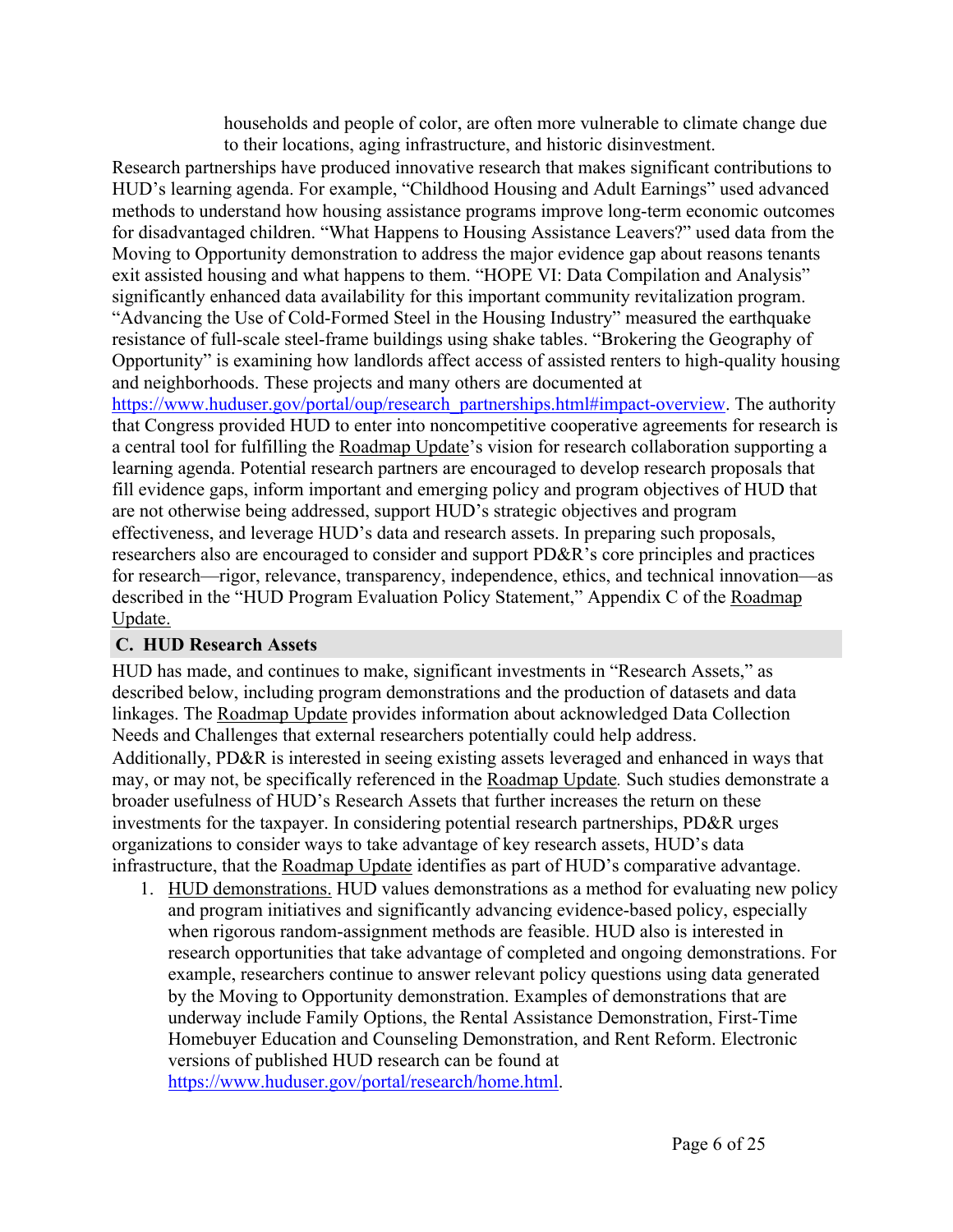- 2. HUD data infrastructure. HUD makes significant investments to improve and support the nation's housing data, so submitting institutions are encouraged to consider opportunities to use HUD-sponsored survey data and administrative data. The American Housing Survey (AHS; https://www.census.gov/programs-surveys/ahs.html) is one of HUD's largest research investments. The AHS provides a wealth of data on the size and composition of the nation's housing inventory that researchers could use more effectively to address questions about housing market dynamics.
- 3. HUD administrative data linkages.
	- i. PD&R has partnered with the National Center for Health Statistics (NCHS) to longitudinally link HUD's administrative records for rental assistance participants with the National Health Interview Survey, the National Health and Nutrition Examination Survey, and associated NCHS linked files for Medicare, Medicaid, and mortality data. These data resources are available through the NCHS research data centers ([https://www.cdc.gov/nchs/data-linkage/hud.htm\)](https://www.cdc.gov/nchs/data-linkage/hud.htm).
	- ii. HUD and the Census Bureau have entered into an interagency agreement to link data from demonstrations and administrative systems with survey data and other administrative records. PD&R encourages research partnerships that effectively use data assets through public use data or restricted access arrangements with Census or NCHS research data centers. Further information is available

at:[https://www.huduser.gov/portal/pdrdatas](https://www.huduser.gov/portal/pdrdatas_landing.html) landing.html*.*

4. Data License Applications and Data-Only Requests. To access restricted-use HUD data without a funding request, researchers may obtain a HUD data license provided their research aligns with HUD priorities. A copy of the data license application is available from the HUD USER research portal:

[https://www.huduser.gov/portal/publications/pdf/data\\_license.pdf.](https://www.huduser.gov/portal/publications/pdf/data_license.pdf) Applications may be submitted to HUD by e-mail to  $DataLicense@hud.gov$ . Data license applications will be forwarded to the appropriate PD&R office for review and approval. HUD does not require researchers to obtain a data license to use the HUD-NCHS linked datasets, but a HUD research partnership can support waivers of NCHS fees for the research data center if a research proposal is accepted by NCHS.

# <span id="page-7-0"></span>**II. Definitions**

**Affirmatively Furthering Fair Housing (AFFH).** Affirmatively Furthering Fair Housing (AFFH) means taking meaningful actions, in addition to combating discrimination, that overcome patterns of segregation and foster inclusive communities free from barriers that restrict access to opportunity based on protected characteristics. Specifically, affirmatively furthering fair housing means taking meaningful actions that, taken together, address significant disparities in housing needs and in access to opportunity, replacing segregated living patterns with truly integrated and balanced living patterns, transforming racially and ethnically concentrated areas of poverty into areas of opportunity, and fostering and maintaining compliance with civil rights and fair housing laws. The duty to affirmatively further fair housing extends to all of a program participant's activities and programs relating to housing and urban development.

**Application vs. Proposal** may be used interchangeably to be consistent with the language in Grants.gov. Your proposal, with the required forms, will be the document you submit for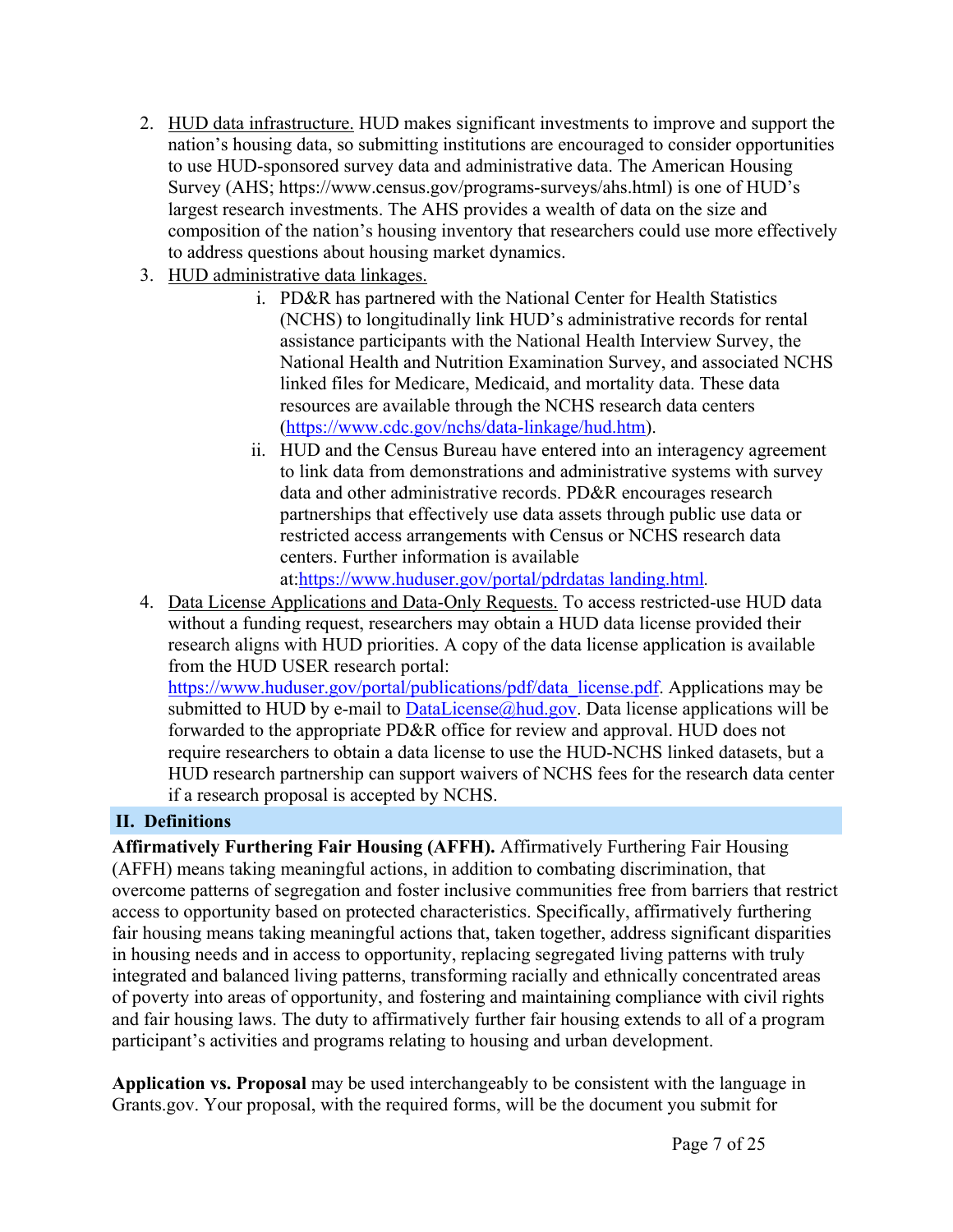consideration.

**Assistance Listings** means a unique number assigned to identify a Federal Assistance Listing, formerly known as the CFDA Number.

**DUNS Number** is the nine-digit Dun and Bradstreet Data Universal Number System identification number assigned to a business or organization by Dun & Bradstreet and provides a means of identifying business entities on a location-specific basis. OMB removed duplicate recipients based on recipient Data Universal Number System (DUNS) numbers, from Dun & Bradstreet (D&B). At this time all Federal financial assistance recipients are required to register for DUNS numbers.

**Eligibility requirements** are mandatory requirements for an application to be eligible for funding.

**Federal award** has the meaning, depending on the context, in either paragraph (a) or (b) of this section:

**(a)**

**(1)** The Federal financial [assistance](https://www.law.cornell.edu/definitions/index.php?width=840&height=800&iframe=true&def_id=1ed8e9b22e5d27ac461784d8277d61b6&term_occur=999&term_src=Title:2:Subtitle:A:Chapter:II:Part:200:Subpart:A:Subjgrp:27:200.38) that a [non-Federal](https://www.law.cornell.edu/definitions/index.php?width=840&height=800&iframe=true&def_id=e70d4d5b3d21f635ea2aec391214bde6&term_occur=999&term_src=Title:2:Subtitle:A:Chapter:II:Part:200:Subpart:A:Subjgrp:27:200.38) entity receives directly from a [Federal](https://www.law.cornell.edu/definitions/index.php?width=840&height=800&iframe=true&def_id=a56842fe7ffc1adf97444068765fa6be&term_occur=999&term_src=Title:2:Subtitle:A:Chapter:II:Part:200:Subpart:A:Subjgrp:27:200.38) [awarding](https://www.law.cornell.edu/definitions/index.php?width=840&height=800&iframe=true&def_id=a56842fe7ffc1adf97444068765fa6be&term_occur=999&term_src=Title:2:Subtitle:A:Chapter:II:Part:200:Subpart:A:Subjgrp:27:200.38) agency or indirectly from a [pass-through](https://www.law.cornell.edu/definitions/index.php?width=840&height=800&iframe=true&def_id=bd068de301925928a02adc6fab1b1d02&term_occur=999&term_src=Title:2:Subtitle:A:Chapter:II:Part:200:Subpart:A:Subjgrp:27:200.38) entity, as described in [§](https://www.law.cornell.edu/cfr/text/2/200.101) [200.101](https://www.law.cornell.edu/cfr/text/2/200.101) Applicability; or

**(2)** The cost-reimbursement [contract](https://www.law.cornell.edu/definitions/index.php?width=840&height=800&iframe=true&def_id=dad614c8a49266d2767ab3a834546ad5&term_occur=999&term_src=Title:2:Subtitle:A:Chapter:II:Part:200:Subpart:A:Subjgrp:27:200.38) under the Federal Acquisition Regulations that a [non-](https://www.law.cornell.edu/definitions/index.php?width=840&height=800&iframe=true&def_id=e70d4d5b3d21f635ea2aec391214bde6&term_occur=999&term_src=Title:2:Subtitle:A:Chapter:II:Part:200:Subpart:A:Subjgrp:27:200.38)[Federal](https://www.law.cornell.edu/definitions/index.php?width=840&height=800&iframe=true&def_id=e70d4d5b3d21f635ea2aec391214bde6&term_occur=999&term_src=Title:2:Subtitle:A:Chapter:II:Part:200:Subpart:A:Subjgrp:27:200.38) entity receives directly from a Federal [awarding](https://www.law.cornell.edu/definitions/index.php?width=840&height=800&iframe=true&def_id=a56842fe7ffc1adf97444068765fa6be&term_occur=999&term_src=Title:2:Subtitle:A:Chapter:II:Part:200:Subpart:A:Subjgrp:27:200.38) agency or indirectly from a [pass](https://www.law.cornell.edu/definitions/index.php?width=840&height=800&iframe=true&def_id=bd068de301925928a02adc6fab1b1d02&term_occur=999&term_src=Title:2:Subtitle:A:Chapter:II:Part:200:Subpart:A:Subjgrp:27:200.38)[through](https://www.law.cornell.edu/definitions/index.php?width=840&height=800&iframe=true&def_id=bd068de301925928a02adc6fab1b1d02&term_occur=999&term_src=Title:2:Subtitle:A:Chapter:II:Part:200:Subpart:A:Subjgrp:27:200.38) entity, as described in  $\S 200.101$  $\S 200.101$  Applicability.

**(b)** The instrument setting forth the terms and conditions. The instrument is the [grant](https://www.law.cornell.edu/definitions/index.php?width=840&height=800&iframe=true&def_id=aa70d77ae610e62a005ac81895f47957&term_occur=999&term_src=Title:2:Subtitle:A:Chapter:II:Part:200:Subpart:A:Subjgrp:27:200.38) [agreement,](https://www.law.cornell.edu/definitions/index.php?width=840&height=800&iframe=true&def_id=aa70d77ae610e62a005ac81895f47957&term_occur=999&term_src=Title:2:Subtitle:A:Chapter:II:Part:200:Subpart:A:Subjgrp:27:200.38) [cooperative](https://www.law.cornell.edu/definitions/index.php?width=840&height=800&iframe=true&def_id=d69bf79f32df4f955390145ab802a198&term_occur=999&term_src=Title:2:Subtitle:A:Chapter:II:Part:200:Subpart:A:Subjgrp:27:200.38) agreement, other agreement for assistance covered in paragraph (b) of [§](https://www.law.cornell.edu/cfr/text/2/200.40) [200.40](https://www.law.cornell.edu/cfr/text/2/200.40) Federal financial [assistance,](https://www.law.cornell.edu/definitions/index.php?width=840&height=800&iframe=true&def_id=1ed8e9b22e5d27ac461784d8277d61b6&term_occur=999&term_src=Title:2:Subtitle:A:Chapter:II:Part:200:Subpart:A:Subjgrp:27:200.38) or the cost-reimbursement [contract](https://www.law.cornell.edu/definitions/index.php?width=840&height=800&iframe=true&def_id=dad614c8a49266d2767ab3a834546ad5&term_occur=999&term_src=Title:2:Subtitle:A:Chapter:II:Part:200:Subpart:A:Subjgrp:27:200.38) awarded under the Federal Acquisition Regulations.

**(c)** [Federal](https://www.law.cornell.edu/definitions/index.php?width=840&height=800&iframe=true&def_id=081a194046528468942c369470c2966a&term_occur=999&term_src=Title:2:Subtitle:A:Chapter:II:Part:200:Subpart:A:Subjgrp:27:200.38) award does not include other [contracts](https://www.law.cornell.edu/definitions/index.php?width=840&height=800&iframe=true&def_id=dad614c8a49266d2767ab3a834546ad5&term_occur=999&term_src=Title:2:Subtitle:A:Chapter:II:Part:200:Subpart:A:Subjgrp:27:200.38) that a [Federal](https://www.law.cornell.edu/definitions/index.php?width=840&height=800&iframe=true&def_id=b467b6bef43ffc6a4d3fc9c56efe37f3&term_occur=999&term_src=Title:2:Subtitle:A:Chapter:II:Part:200:Subpart:A:Subjgrp:27:200.38) agency uses to buy goods or services from a [contractor](https://www.law.cornell.edu/definitions/index.php?width=840&height=800&iframe=true&def_id=74f8c247fb5c2e5672df209600833d51&term_occur=999&term_src=Title:2:Subtitle:A:Chapter:II:Part:200:Subpart:A:Subjgrp:27:200.38) or a [contract](https://www.law.cornell.edu/definitions/index.php?width=840&height=800&iframe=true&def_id=dad614c8a49266d2767ab3a834546ad5&term_occur=999&term_src=Title:2:Subtitle:A:Chapter:II:Part:200:Subpart:A:Subjgrp:27:200.38) to operate Federal Government owned, [contractor](https://www.law.cornell.edu/definitions/index.php?width=840&height=800&iframe=true&def_id=74f8c247fb5c2e5672df209600833d51&term_occur=999&term_src=Title:2:Subtitle:A:Chapter:II:Part:200:Subpart:A:Subjgrp:27:200.38) operated facilities (GOCOs).

**(d)** See also definitions of Federal financial [assistance,](https://www.law.cornell.edu/definitions/index.php?width=840&height=800&iframe=true&def_id=1ed8e9b22e5d27ac461784d8277d61b6&term_occur=999&term_src=Title:2:Subtitle:A:Chapter:II:Part:200:Subpart:A:Subjgrp:27:200.38) grant [agreement](https://www.law.cornell.edu/definitions/index.php?width=840&height=800&iframe=true&def_id=aa70d77ae610e62a005ac81895f47957&term_occur=999&term_src=Title:2:Subtitle:A:Chapter:II:Part:200:Subpart:A:Subjgrp:27:200.38), and [cooperative](https://www.law.cornell.edu/definitions/index.php?width=840&height=800&iframe=true&def_id=d69bf79f32df4f955390145ab802a198&term_occur=999&term_src=Title:2:Subtitle:A:Chapter:II:Part:200:Subpart:A:Subjgrp:27:200.38) [agreement.](https://www.law.cornell.edu/definitions/index.php?width=840&height=800&iframe=true&def_id=d69bf79f32df4f955390145ab802a198&term_occur=999&term_src=Title:2:Subtitle:A:Chapter:II:Part:200:Subpart:A:Subjgrp:27:200.38)

**Grants.gov** is the website serving as the Federal government's central portal for searching and applying for federal financial assistance throughout the Federal government. Registration on Grants.gov is required for submission of applications to prospective agencies unless otherwise specified in this Notice.

**Non-Federal**entity means a [state,](https://www.law.cornell.edu/definitions/index.php?width=840&height=800&iframe=true&def_id=89450cc597955157f0392deeabdb3199&term_occur=999&term_src=Title:2:Subtitle:A:Chapter:II:Part:200:Subpart:A:Subjgrp:27:200.69) local [government,](https://www.law.cornell.edu/definitions/index.php?width=840&height=800&iframe=true&def_id=5314ea343bca6c21e35dd2667cc31c2a&term_occur=999&term_src=Title:2:Subtitle:A:Chapter:II:Part:200:Subpart:A:Subjgrp:27:200.69) [Indian](https://www.law.cornell.edu/definitions/index.php?width=840&height=800&iframe=true&def_id=f635d62af1e27a993a27e166fb2a04bb&term_occur=999&term_src=Title:2:Subtitle:A:Chapter:II:Part:200:Subpart:A:Subjgrp:27:200.69) tribe, institution of higher education (IHE), or nonprofit [organization](https://www.law.cornell.edu/definitions/index.php?width=840&height=800&iframe=true&def_id=71161ffd27f28fb88fa72dfe9f1c5e62&term_occur=999&term_src=Title:2:Subtitle:A:Chapter:II:Part:200:Subpart:A:Subjgrp:27:200.69) that carries out a [Federal](https://www.law.cornell.edu/definitions/index.php?width=840&height=800&iframe=true&def_id=081a194046528468942c369470c2966a&term_occur=999&term_src=Title:2:Subtitle:A:Chapter:II:Part:200:Subpart:A:Subjgrp:27:200.69) award as a [recipient](https://www.law.cornell.edu/definitions/index.php?width=840&height=800&iframe=true&def_id=f708150a9cf434b18ea09740a61f5b5f&term_occur=999&term_src=Title:2:Subtitle:A:Chapter:II:Part:200:Subpart:A:Subjgrp:27:200.69) or [subrecipient](https://www.law.cornell.edu/definitions/index.php?width=840&height=800&iframe=true&def_id=b25ffde435b02bc4964a4cbef5e56218&term_occur=999&term_src=Title:2:Subtitle:A:Chapter:II:Part:200:Subpart:A:Subjgrp:27:200.69). **Recipient** means an entity, usually but not limited to non-Federal entities, that receives a Federal award directly from HUD. The term recipient does not include subrecipients or individuals that are beneficiaries of the award.

**System for Award Management (SAM)** means the Federal Repository into which an entity must provide information required for the conduct of business as a recipient. Registration with SAM is required for submission of applications via Grants.gov. You can access the website at <https://www.sam.gov/SAM/>. There is no cost to use SAM.

**Threshold Requirements** are an eligibility requirement that must be met for an application to be reviewed. Threshold requirements are not curable, except for documentation of applicant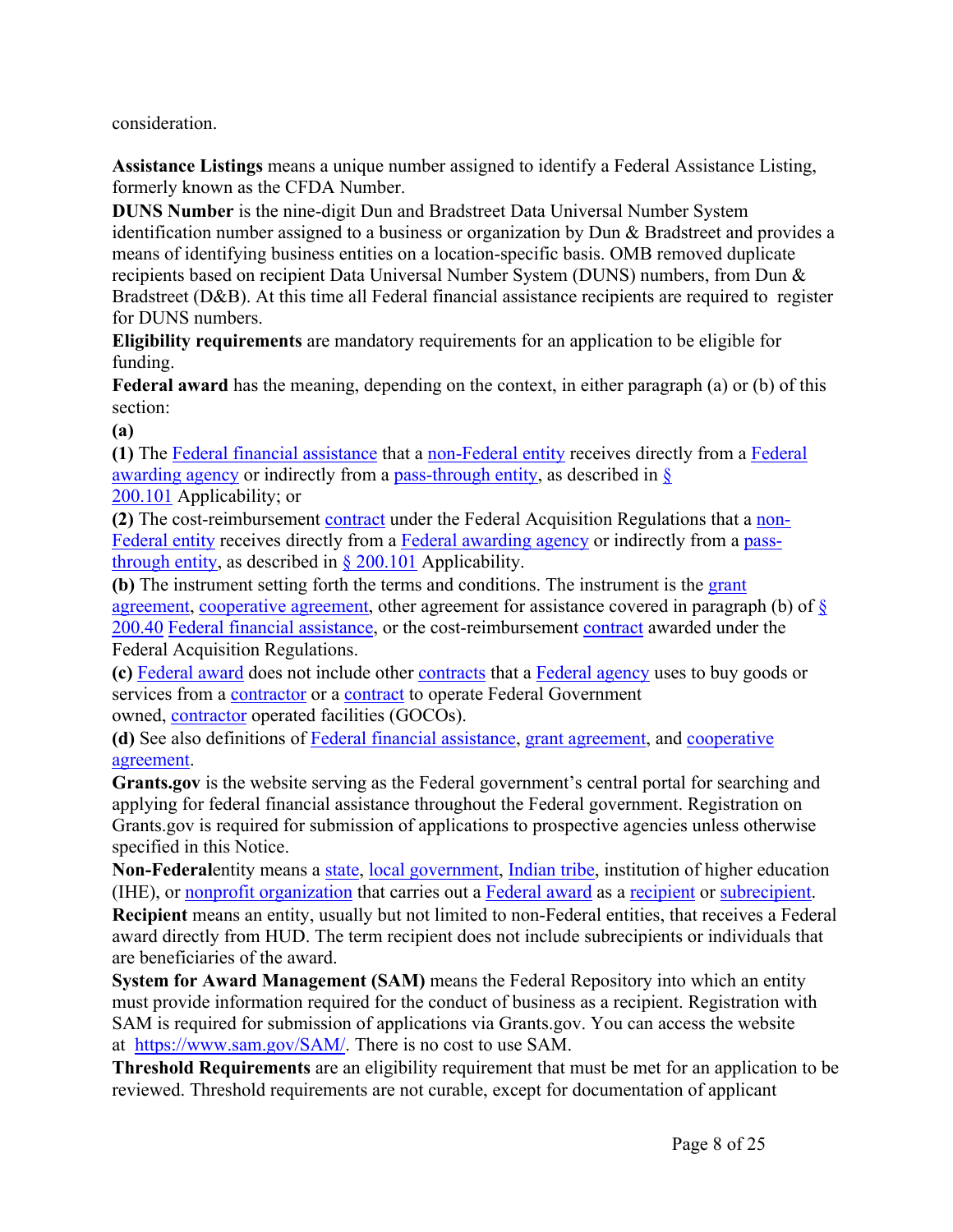eligibility and are listed in Section III.C, Threshold Eligibility Requirements. Similarly, there are eligibility requirements under Section III.D, Statutory and Regulatory Requirements Affecting Eligibility and Performance.

#### **Program Definitions**

# <span id="page-9-0"></span>**III. Authority.**

Research Partnerships are authorized under title V of the Housing and Urban Development Act of 1970 (12 U.S.C. 1701z-1 et seq.) and funding is provided by the Consolidated Appropriations Act, 2021 (Public Law 116-260, approved December 27, 2020).

# <span id="page-9-1"></span>**IV. Award Information**

# <span id="page-9-2"></span>**A. Available Funds.**

HUD is making up to \$2 million available for Lead and Healthy Homes Research Partnerships as described under Research Priorities B.5a and b above and approximately \$1 million available for Research Partnerships for other topics. If HUD's review of proposals for either Research Partnerships category does not identify proposals, in sufficient amount, for which it decides to award cooperative agreements for all the available funds, it will reallot the unused funds for other purposes authorized under the respective appropriations. Additional funds may become available for award as a result of HUD's efforts to recapture unused funds or use carryover funds, or because of the availability of additional appropriated funds. Use of these funds will be subject to statutory constraints.

# <span id="page-9-3"></span>**B. Number of Awards.**

The number of awards will be based on the number of proposals HUD receives, reviews, approves, and funds.

# <span id="page-9-4"></span>**C. Minimum/Maximum Award Information**

There are no minimum or maximum award amounts. A notification will be sent to applicants that request funding in amounts exceeding the remaining available funds; the notification will say that the proposal could be funded contingent upon funding in a future funding year or that the applicant can revise the proposal to apply for a reduced amount for up to the remaining available funds.

# <span id="page-9-5"></span>**D. Period of Performance.**

The period of performance will be determined by the applicant's proposal and is subject to negotiation by HUD.

# <span id="page-9-6"></span>**E. Type of Funding Instrument.**

Funding Instrument Type: Cooperative Agreement.

# <span id="page-9-7"></span>**V. Eligibility**

# <span id="page-9-8"></span>**A. Eligible Applicants.**

Eligible applicants under this Notice include philanthropic entities, other Federal agencies, State or local governments and their agencies, Indian Tribes, tribally designated housing entities, or colleges or universities located in the United States. Financial proposals may not include a line for profit because successful applicants may not earn profit under their financial arrangements with HUD. Individuals are not eligible.

For the purposes of this Notice, HUD defines a philanthropic entity as one among the subset of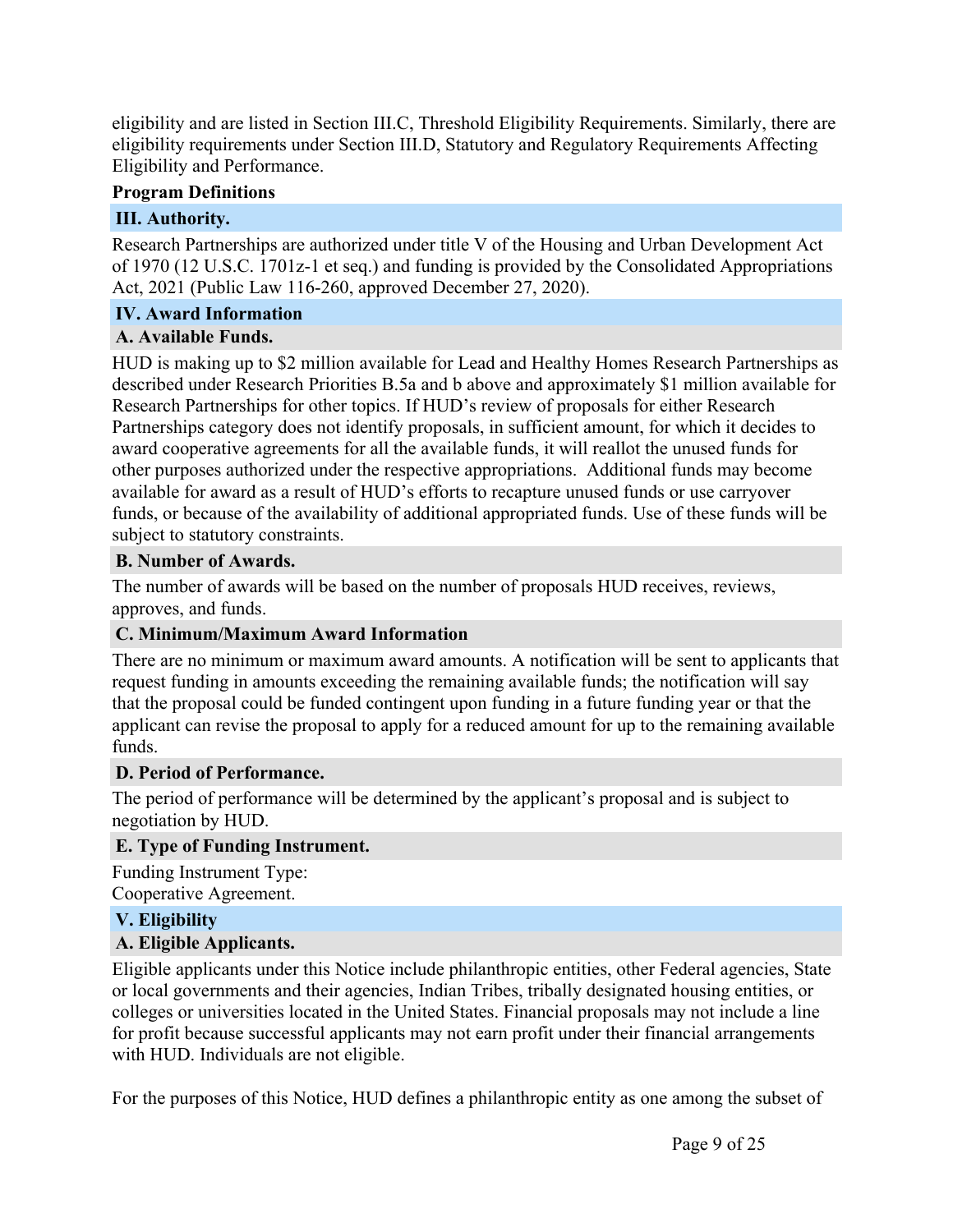501(c)(3) organizations that directly fund research activities. These include private foundations, educational institutions that may have a separate foundation, public charities, and operating foundations.

# <span id="page-10-0"></span>**B. Cost Sharing or Matching.**

This Program requires cost sharing, matching, or leveraging as described below. Cost sharing is required for research projects to be eligible for funding through HUD's noncompetitive cooperative agreement authority. Research projects submitted by all eligible applicants must include at least 50 percent match toward the cost of the project. Federal funds are generally not allowed to be used for match unless otherwise permitted by that specific federal program's authorizing statute.

**Certification**: If an institution offers the salaries of one or more researchers as part or all of the required match, the match will be valid only to the extent that the institution can quantify the extent to which it will release the researcher(s) from other duties without compensation from the grant. The Authorized Individual must provide certification in the proposal package.

Example 1: Professor A has a normal teaching load of 4 preparations per semester and a service load of 2 committees. She proposes to reduce the load to 2 preparations and 1 committee for the duration of the grant. The university proposes that her total salary would be unchanged, but a cost equal to the cost of one preparation and one committee would be charged against the grant. The valid match from her university would then be the cost of one preparation per semester.

Example 2: Researcher C has ongoing responsibilities in connection with 3 projects (unrelated to the proposed project) that pay for 75 percent of his time; the remainder of his time is spent on a fourth unrelated project that the organization has been supporting from its own overhead. The organization proposes that his total salary would be unchanged, but he will stop spending his time on the fourth project and instead charge 10 percent of his time to the Research Partnership grant. The valid match from the organization's institutional overhead would then be 15 percent of his salary.

**Evidence of cost sharing**. You must provide documentation of all match indicated in your budget by letters of firm commitment, such as a letter on the organization's letterhead, Memoranda of Understanding or other signed agreements from those entities identified as partners in the proposal. All commitment documents MUST clearly identify the dollar amount, the source(s) of the funds, and the proposed uses that comply with the requirements of this Notice and be signed by the authorized official. All matching funds must be used within the period of performance.

The Uniform Administrative Requirements, Cost Principles, and Audit Requirements for Federal Awards, set forth in 2 CFR part 200, shall apply to this Federal award. Cost sharing or matching means the portion of project costs not paid by Federal funds (unless otherwise authorized by Federal statute). Applicants should refer to 2 CFR 200.306 for specific requirements.

# <span id="page-10-1"></span>**C. Threshold Eligibility Requirements.**

All organizations that want to do business with HUD must have or obtain a DUNS number. DUNS website:[http://fedgov.dnb.com/webform.](http://fedgov.dnb.com/webform)

In addition, you must register with the System for Award Management [\(SAM](https://www.sam.gov/SAM/)), an official website of the U.S. government. (See subsection IV.C, below.)

1. **Resolution of Civil Rights Matters.** Outstanding civil rights matters must be resolved before the application deadline. Applicants, who after review are confirmed to have civil rights matters unresolved at the application deadline, will be deemed ineligible. Their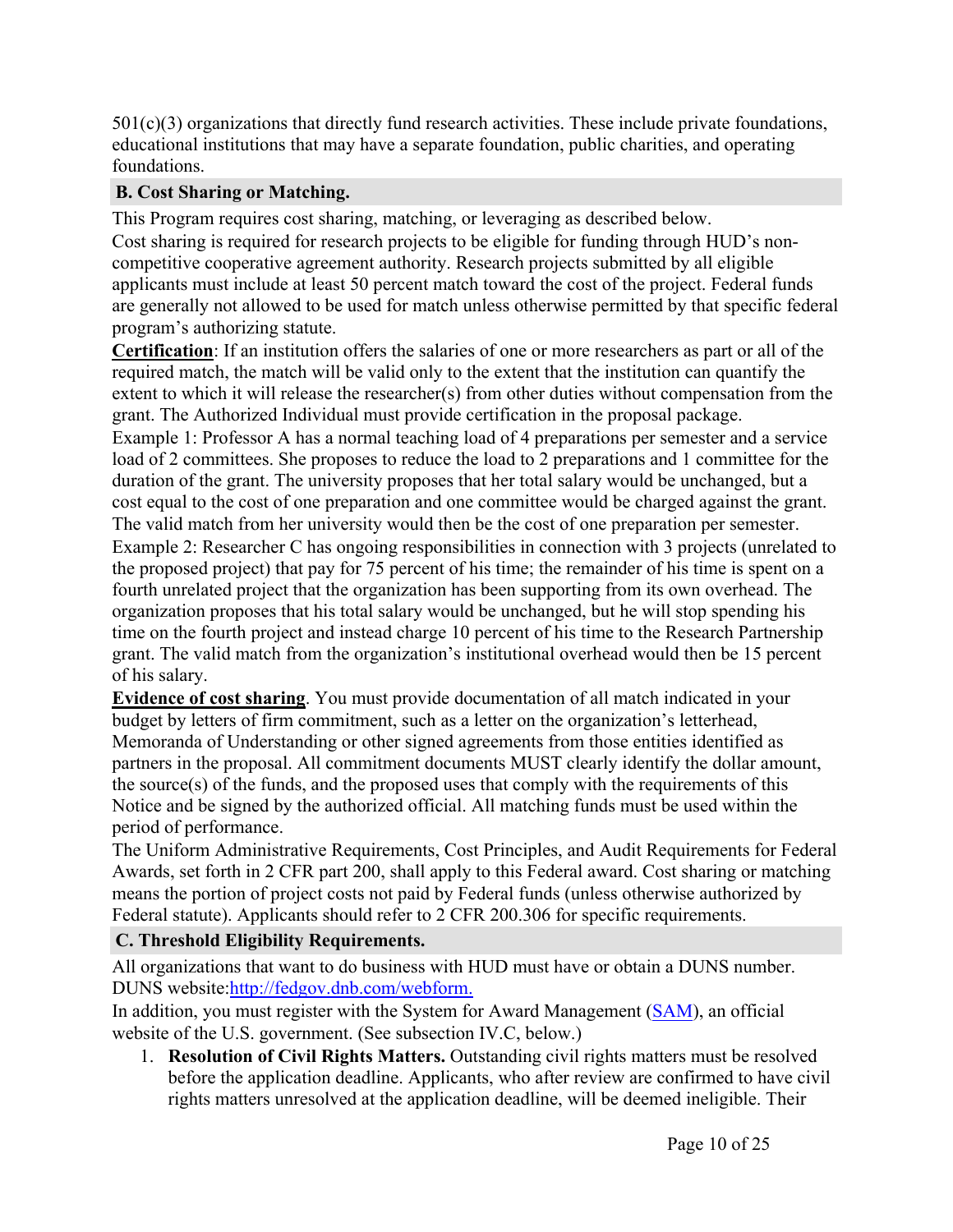proposal will receive no further review, will not be rated and ranked, and they will not receive funding.

- a. Applicants having any of the charges, cause determinations, lawsuits, or letters of findings referenced in subparagraphs  $(1) - (5)$  that have not been resolved to HUD's satisfaction before or on the application deadline date are ineligible for funding. Such matters include:
	- 1. Charges from HUD concerning a systemic violation of the Fair Housing Act or receipt of a cause determination from a substantially equivalent state or local fair housing agency concerning a systemic violation of a substantially equivalent state or local fair housing law proscribing discrimination because of race, color, religion, sex, national origin, disability or familial status;
	- 2. Status as a defendant in a Fair Housing Act lawsuit filed by the Department of Justice alleging a pattern or practice of discrimination or denial of rights to a group of persons raising an issue of general public importance under 42 U.S.C. 3614(a);
	- 3. Status as a defendant in any other lawsuit filed or joined by the Department of Justice, or in which the Department of Justice has intervened, or filed an amicus brief or statement of interest, alleging a pattern or practice or systemic violation of Title VI of the Civil Rights Act of 1964, Section 504 of the Rehabilitation Act of 1973, Section 109 of the Housing and Community Development Act of 1974, the Americans with Disabilities Act or a claim under the False Claims Act related to fair housing, non-discrimination, or civil rights generally including an alleged failure to affirmatively further fair housing;
	- 4. Receipt of a letter of findings identifying systemic non-compliance with Title VI of the Civil Rights Act of 1964, Section 504 of the Rehabilitation Act of 1973, Section 109 of the Housing and Community Development Act of 1974; or the Americans with Disabilities Act; or
	- 5. Receipt of a cause determination from a substantially equivalent state or local fair housing agency concerning a systemic violation of provisions of a state or local law prohibiting discrimination in housing based on sexual orientation, gender identity, or lawful source of income.
- b. HUD will determine if actions to resolve the charge, cause determination, lawsuit, or letter of findings taken before the proposal submission will resolve the matter. Examples of actions that may be sufficient to resolve the matter include, but are not limited to:
	- 1. Current compliance with a voluntary compliance agreement signed by all the parties;
	- 2. Current compliance with a HUD-approved conciliation agreement signed by all the parties;
	- 3. Current compliance with a conciliation agreement signed by all the parties and approved by the state governmental or local administrative agency with jurisdiction over the matter;
	- 4. Current compliance with a consent order or consent decree;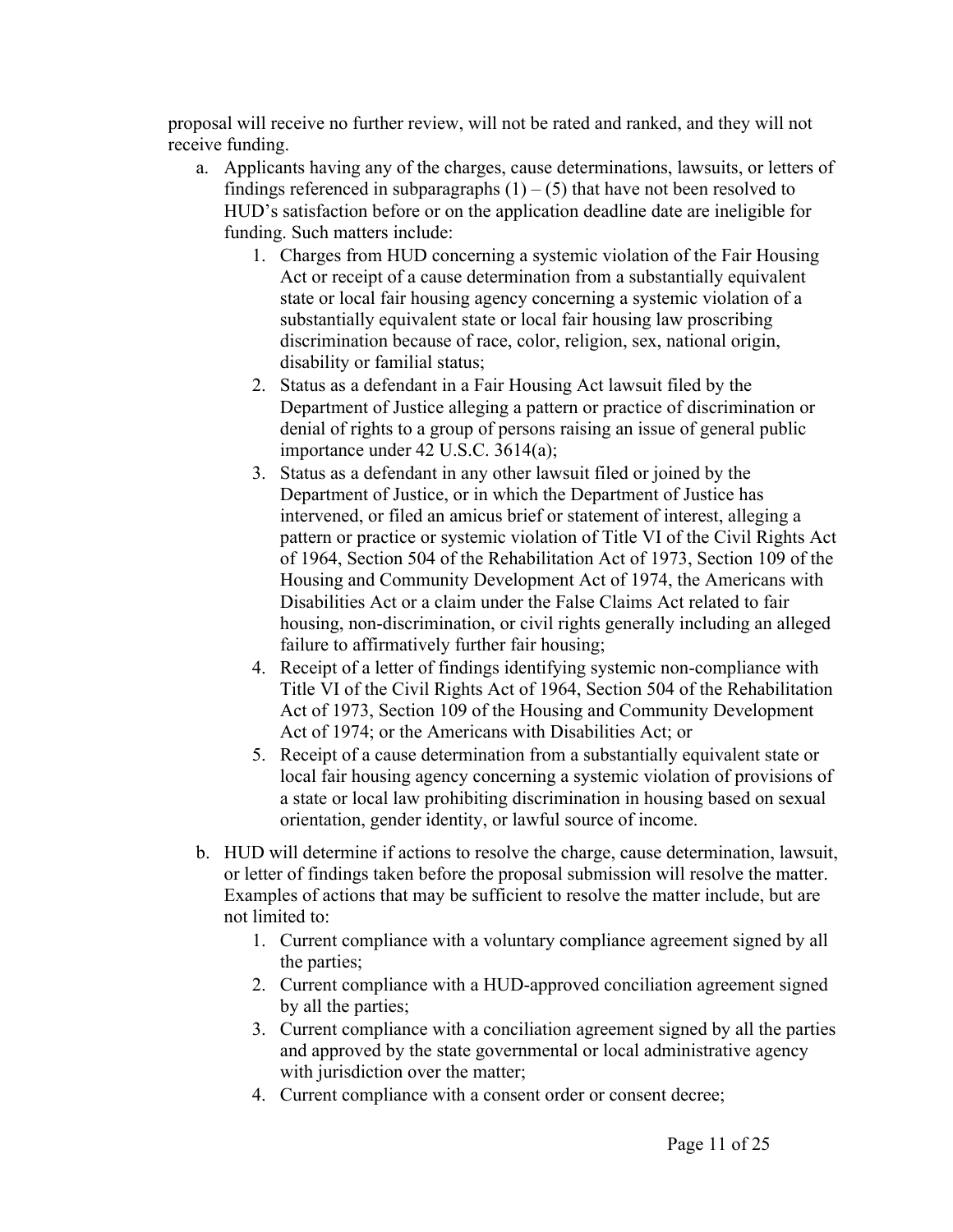- 5. Current compliance with a final judicial ruling or administrative ruling or decision; or
- 6. Dismissal of charges.

# <span id="page-12-0"></span>**D. Statutory and Regulatory Requirements Affecting Eligibility and Performance.**

The following requirements affect applicant eligibility. Detailed information on several of these requirements is posted in the Eligibility Requirements for Applicants of HUD's Grants Programs and the General Administrative Requirements and Terms for HUD Financial Assistance Awards on HUD's Funding [Opportunities](https://www.hud.gov/program_offices/spm/gmomgmt/grantsinfo/fundingopps) page.

Resolution of [Outstanding](https://www.hud.gov/program_offices/spm/gmomgmt/grantsinfo/fundingopps) Civil Rights Matters

[Outstanding](https://www.hud.gov/program_offices/spm/gmomgmt/grantsinfo/fundingopps) Delinquent Federal Debts

Debarments and/or [Suspensions](https://www.hud.gov/program_offices/spm/gmomgmt/grantsinfo/fundingopps)

[Pre-selection](https://www.hud.gov/program_offices/spm/gmomgmt/grantsinfo/fundingopps) Review of Performance

Sufficiency of Financial [Management](https://www.hud.gov/program_offices/spm/gmomgmt/grantsinfo/fundingopps) System

False [Statements](https://www.hud.gov/program_offices/spm/gmomgmt/grantsinfo/fundingopps)

Mandatory Disclosure [Requirement](https://www.hud.gov/program_offices/spm/gmomgmt/grantsinfo/fundingopps)

[Prohibition](https://www.hud.gov/program_offices/spm/gmomgmt/grantsinfo/fundingopps) Against Lobbying Activities

Equal Participation of Faith-Based [Organizations](https://www.hud.gov/program_offices/spm/gmomgmt/grantsinfo/fundingopps) in HUD Programs and Activities

Section 3 of the Housing and Urban [Development](https://www.hud.gov/program_offices/field_policy_mgt/section3) Act

Generally, construction is not an eligible activity for HUD funds awarded in response to unsolicited proposals. To the extent that such a use is permitted, expenditure of such funds is subject to HUD's regulations at 24 CFR part 75.

# <span id="page-12-1"></span>**VI. Application Submission and Criteria Information**

# <span id="page-12-2"></span>**A. Obtaining an Application Package.**

# **Instructions for Applicants.**

You must download both the Application Instructions and the Application Package from Grants.gov. You must verify that the Assistance Listing Number and Assistance Listing Description on the first page of the Application Package, and the Funding Opportunity Title and the Funding Opportunity Number match the Program and Notice to which you are applying. The Application Package contains the portable document forms (PDFs) available on Grants.gov, such as the SF-424 Family. The Instruction Download contains official copies of the Notice and forms necessary for a complete application. The Instruction Download may include Microsoft Word, Microsoft Excel and additional documents.

An applicant demonstrating good cause may request a waiver from the requirement for electronic submission, for example, a lack of available Internet access in the geographic area in which your business offices are located. Lack of SAM registration or valid DUNS Number is not good cause. If you cannot submit your application electronically, you must ask in writing for a waiver of the electronic grant submission requirements. HUD will not grant a waiver if HUD does not receive your written, mailed, shipped, or emailed request at least 15 calendar days before this Notice's expiration date and if you do not demonstrate good cause. If HUD waives the requirement, HUD must receive your paper application before this Notice's expiration date. To request a waiver, you must contact:

Name: Carol Gilliam

Email: [Carol.D.Gilliam@hud.gov](mailto:Carol.D.Gilliam@hud.gov)

HUD Organization: PD&R Street: 451 7th Street SW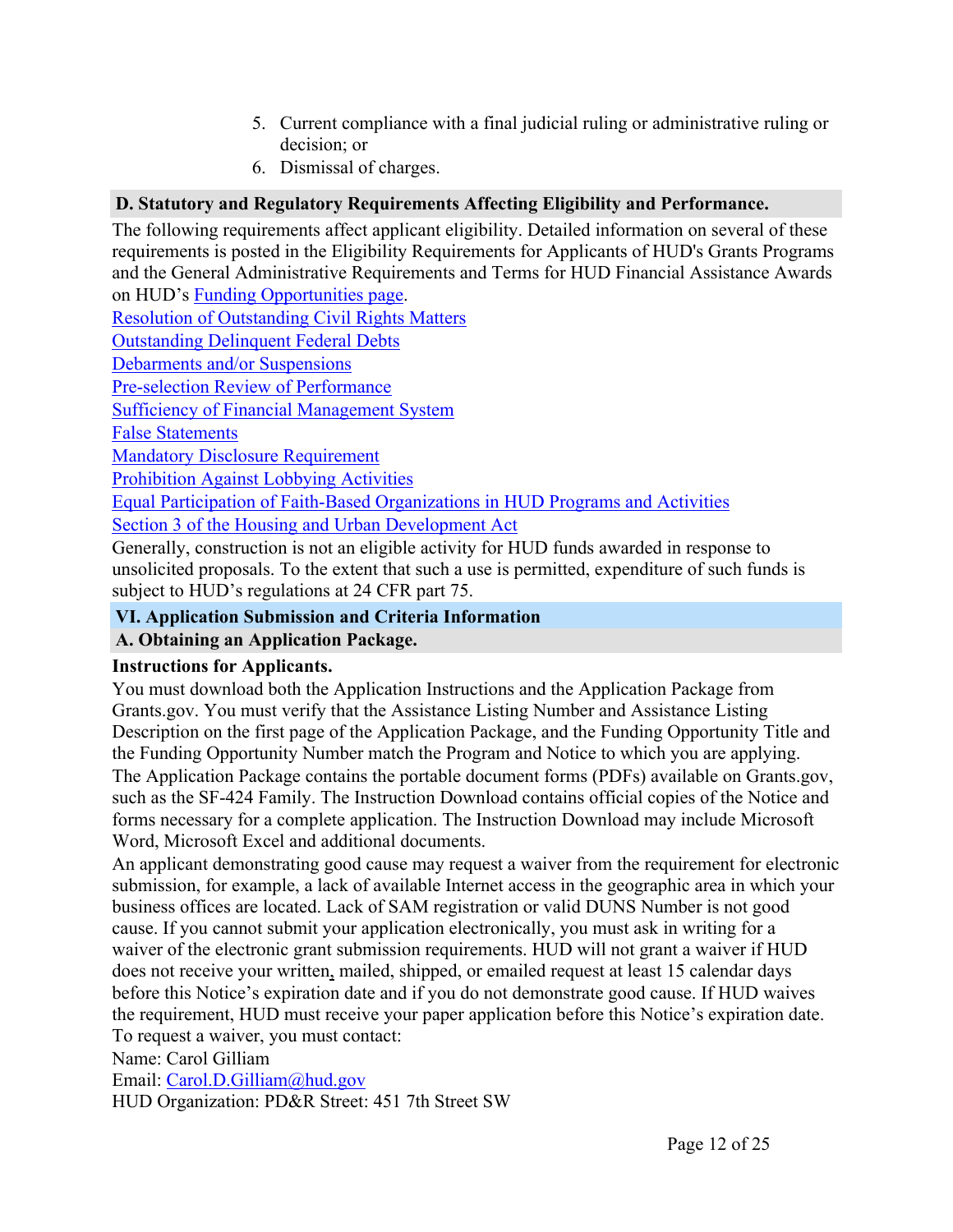#### City: Washington State: DC DISTRICT OF COLUMBIA Zip: 20410 Telephone: 202-402-5939

The phone number above may also be reached by individuals who are deaf or hard of hearing, or who have speech disabilities, through the Federal Relay Service's teletype service at 800-877- 8339.

| <b>Forms/Assurances/Certifications</b>                                                                            | <b>Submission</b><br>Requirement                                                                | <b>Notes/Description</b>                                                                                                                                                                                                                                                                                                                                                                                                                                                                                                                                                                                                |
|-------------------------------------------------------------------------------------------------------------------|-------------------------------------------------------------------------------------------------|-------------------------------------------------------------------------------------------------------------------------------------------------------------------------------------------------------------------------------------------------------------------------------------------------------------------------------------------------------------------------------------------------------------------------------------------------------------------------------------------------------------------------------------------------------------------------------------------------------------------------|
| <b>Application for Federal Assistance</b><br>(SF424)                                                              | Submission is<br>required for<br>all applicants<br>by the<br>application<br>due date.           |                                                                                                                                                                                                                                                                                                                                                                                                                                                                                                                                                                                                                         |
| Disclosure of Lobbying Activities<br>(SFLLL), if applicable                                                       | HUD will<br>provide<br>instructions to<br>grantees on<br>how the form<br>is to be<br>submitted. | If any funds have been paid or will be<br>paid to any person for influencing or<br>attempting to influence an officer or<br>employee of any agency, a Member of<br>Congress, an officer or employee of<br>Congress, or an employee of a Member<br>of Congress in connection with this<br>commitment providing for the United<br>States to insure or guarantee a loan, the<br>applicant shall complete and submit the<br>SF-LLL, "Disclosure Form to Report<br>Lobbying," in accordance with its<br>instructions. Applicants must furnish<br>an executed copy of the Certification<br>Regarding Lobbying prior to award. |
| <b>HUD Applicant Recipient</b><br>Disclosure Report (HUD) 2880<br>Applicant/Recipient<br>Disclosure/Update Report | HUD will<br>provide<br>instructions to<br>grantees on<br>how the form<br>is to be<br>submitted. | HUD instructions to grantees are<br>provided by webcast, To view the<br>webcast, click here.                                                                                                                                                                                                                                                                                                                                                                                                                                                                                                                            |
| <b>Grant Application Detailed Budget</b><br>Worksheet (HUD-424-CBW)                                               |                                                                                                 | Proposals must include a completed<br>grant application detailed budget<br>worksheet (HUD-424-CBW)                                                                                                                                                                                                                                                                                                                                                                                                                                                                                                                      |

#### <span id="page-13-0"></span>**B. Content and Form of Application Submission.**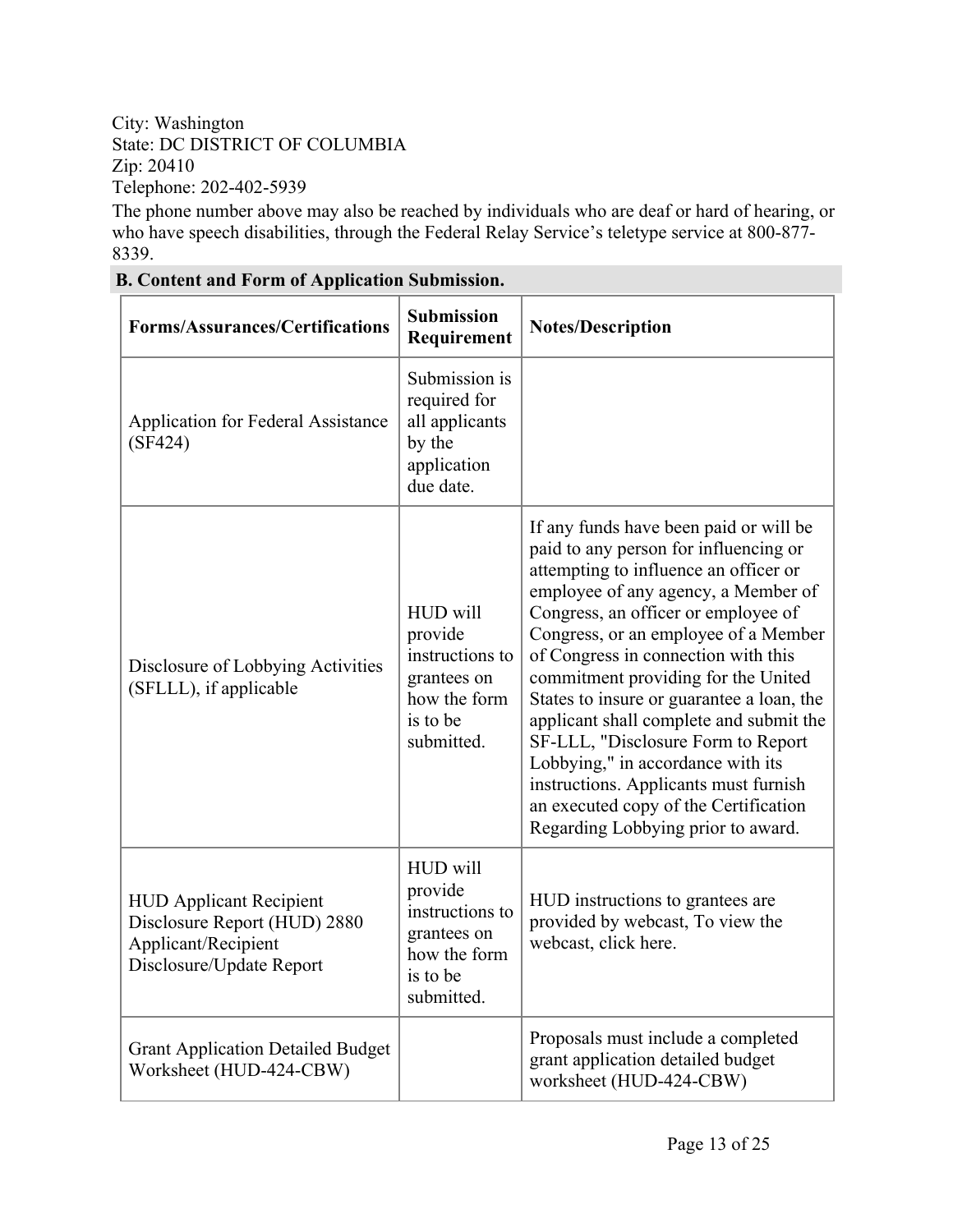You must verify that boxes 11, 12, and 13 on the SF-424 match the Notice for which you are applying. If they do not match, you have downloaded the wrong Application Instruction and Application Package.

Submission of an application that is otherwise sufficient, under the wrong Assistance Listing and Funding Opportunity Number is not curable unless otherwise stated in Threshold requirements.

Additionally, provide documentation of all match indicated in your budget by letters of firm commitment, such as a letter on the organization's letterhead, Memoranda of Understanding or other signed agreements from those entities identified as partners in the application. All commitment documents MUST clearly identify the dollar amount, the source(s) of the funds, and the proposed uses that comply with the requirements of this Notice and be signed by the authorized official.

### <span id="page-14-0"></span>**C. Application Submission Criteria.**

Proposals must contain sufficient information for PD&R to identify whether the research would meet statutory requirements for cost sharing and alignment with the research priorities identified in Section I.B of this Notice. At a minimum, proposals must include:

- a. Proposal Abstract. Applicants must include a Proposal Abstract or cover page with the project title, the names and affiliations of all investigators, a summary of the objectives, study design and expected results, and the total amount of funds requested.
- b. Points of Contact. Applicants clearly identify the name of the entity(s) submitting the proposal and provide detailed contact information for the point of contact.
- c. Key Personnel. Applicants must provide information on key personnel/principal staff that will be engaged with the project. HUD will assess the qualifications of key personnel to carry out the proposed study as evidenced by academic and professional background, publications, and recent (within the past 5 years) research experience. Each resume shall not exceed three pages and is limited to information that is relevant in assessing the qualifications and experience of key personnel to conduct and/or manage the proposed study. The proposed Principal Investigator must directly represent and be compensated directly by the applicant for his or her role in the proposed study. Publications and/or research experience are considered relevant if they required the acquisition and use of knowledge and skills that can be applied in the planning and execution of the technical study that is proposed.
- d. Research Proposal Description. Applicants must provide a clear description of the research project, including the methodology being used, and its alignment with PD&R research priorities and HUD's Strategic Plan. The proposal description should include the following specific components:
	- i. A clear and thorough description of the proposed study, its data sources and design, and its major objectives.
	- ii. A presentation of the research as a logical sequence of steps or phases, with individual tasks described for each phase.
	- iii. A summary of relevant literature, including thorough citations. Your proposed study will be judged in part on the soundness of the underlying body of research upon which it is based and the clarity and soundness of your summary and interpretation of this research base.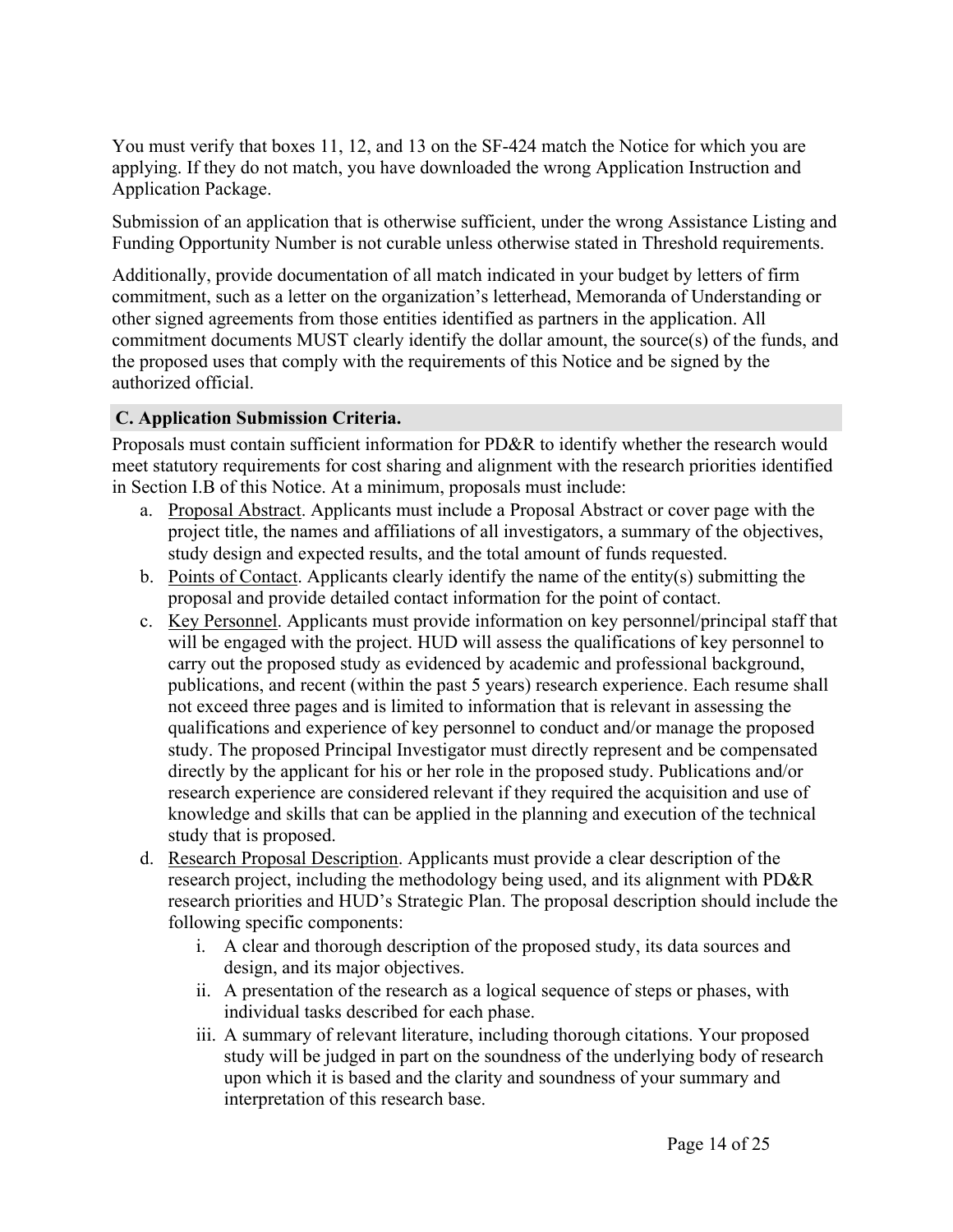- iv. A description of the methodological and statistical basis for your study design, and a demonstration that you would have adequate statistical power to test your stated hypotheses and achieve your study objectives.
- v. A discussion of plans for data management, analysis, and archiving.
- vi. Identification of any important "decision points" in your study plan.
- vii. A list and description of deliverables, such as draft and final reports, and 9 of 13 associated timeframes.
- viii. A demonstration that it is clearly feasible to complete the study within the proposed period of performance and achieve your objectives.
- ix. Budget. Applicants must provide detailed sources and uses of the budget with line items that show the amount of the HUD funding and the contributions of any partners (cost sharing component) and/or the submitting institution. HUD strongly encourages using form HUD–424CBW to detail your budget request. The form is an attachment to this Notice. Proposals for research partnerships that have already received an award as part of a grant competition (or the proposal was submitted, and a decision is pending) are not eligible for a non-competitive cooperative agreement.
- x. Certification by Offeror: To ensure that an offeror's contacts with agency employees do not exceed the limits of acceptable preliminary contacts and therefore result in an unfair advantage, its unsolicited proposal must include the following:

Certification by Offeror

This is to certify, to the best of my knowledge and belief, that: (a) this proposal has not been prepared under Federal Government supervision. (b) The methods and approaches stated in the proposal were developed by this offeror. (c) Any contact with employees of the Department of Housing and Urban Development has been within the limits of section 103 of the Department of Housing and Urban Development Reform Act of 1989 (42 U.S.C. 3537a) and its implementing regulations at 24 CFR part 4, subpart B. (d) No prior commitments were received from departmental employees regarding acceptance of this proposal.

Date:

Organization:

Name:

Title<sup>-</sup>

(A responsible official of the proposing organization or a person authorized to contractually obligate the organization shall sign this certification).

Format and Form. Your abstract, resumes, research proposal description, and any other attachments to your application with page limits must follow the following formats:

- a. 8-1/2 x 11-inch pages, with a minimum margin width of 1 inch on all sides, with limits of 1 page for the abstract, 3 pages for each resume, and 25 pages for the research proposal description, and with at least the narrative pages numbered.
- b. Minimum 12-point Times New Roman font single (or larger) line spacing.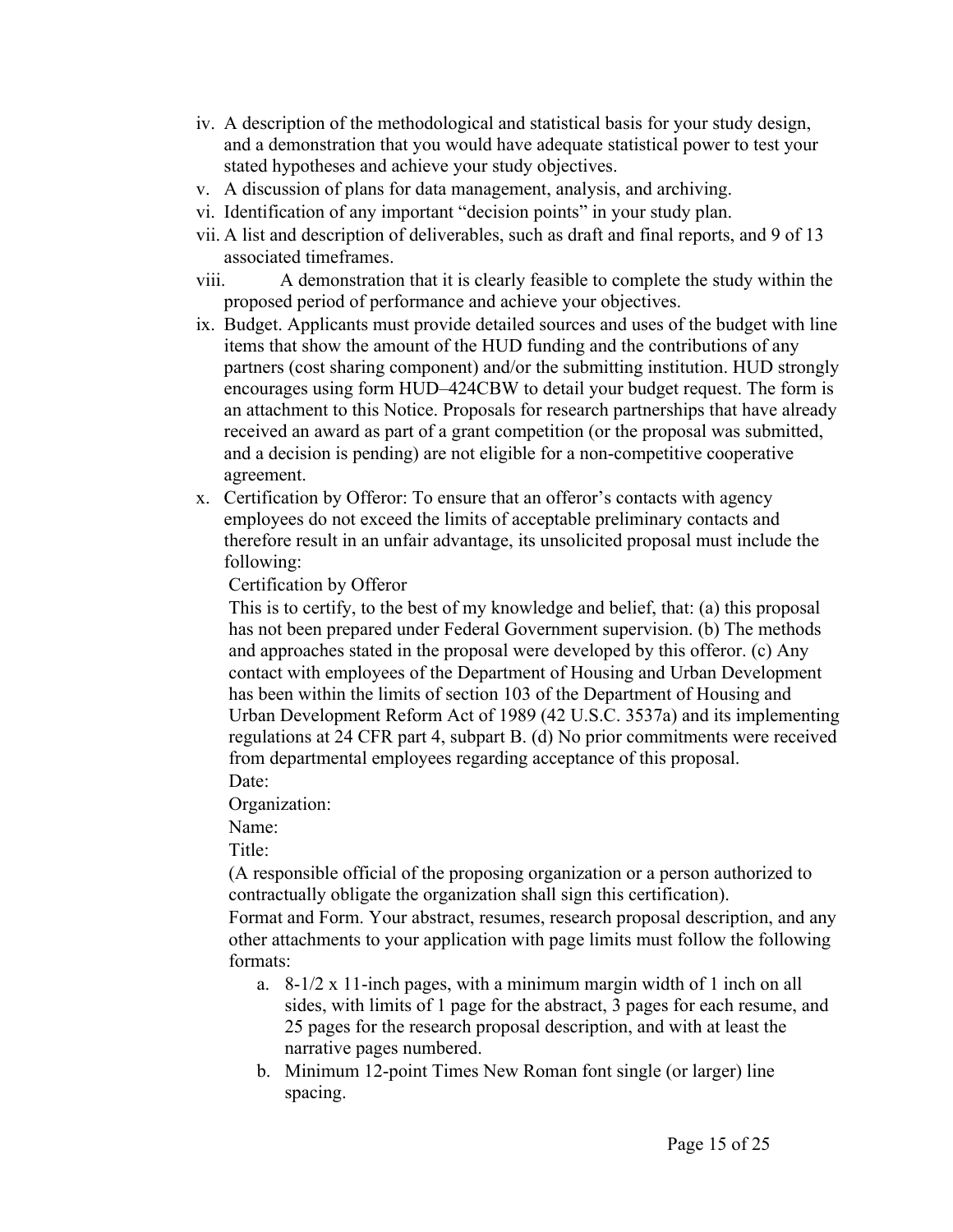c. A budget submitted on a HUD 424CBW for the proposed period of performance. The budget must clearly reflect the HUD and Match amounts.

### <span id="page-16-0"></span>**D. System for Award Management (SAM) and Dun and Bradstreet Universal Numbering System (DUNS) Number.**

# **1. SAM Registration Requirement**

Applicants must be registered with SAM, through [https://www.sam.gov/SAM/,](https://www.sam.gov/SAM/) before submitting their application. In addition, applicants must maintain an active SAM registration with current information while they have an active Federal award or an application or plan under consideration by HUD.

# **2. DUNS Number Requirement.**

Applicants must provide a valid DUNS number, registered and active at SAM, in the application. DUNS numbers may be obtained for free from <https://products.dandb.com/>.

# **3. Requirement to Register with Grants.gov.**

Anyone planning to submit applications on behalf of an organization must register at grants.gov and be approved by the E-Biz POC in SAM to submit applications for the organization. Registration for SAM and grants.gov is a multi-step process and can take four (4) weeks or longer to complete if data issues arise. Applicants without a valid registration cannot apply through grants.gov. Complete registration instructions and guidance are provided on grants.gov.

# <span id="page-16-1"></span>**E. Proposal Submission Dates and Times.**

Proposals may be submitted at any time and will be evaluated as they are received. Available funds will be awarded as proposals are received, evaluated, and approved, until funds are exhausted.

**Authoritative Version of HUD Notice.** The version of this solicitation as posted on [Grants.gov](http://Grants.gov/) is the official document that HUD uses to solicit applications.

# **Proposal Due Date Explanation**

Proposals may be submitted at any time from the date of this Notice until the Notice's expiration date. The expiration date is 11:59:59 PM Eastern Daylight time on June 30, 2022.

Proposals must be received no later than the Notice's expiration date, or, if HUD has issued you a waiver allowing you to submit your proposal in paper form, no later than the Notice's expiration date.

Submit your proposal to Grants.gov unless a waiver has been issued allowing you to submit your proposal in paper form. Instructions for submitting your paper proposal will be contained in the waiver of electronic submission.

"Received by Grants.gov" means the applicant received a confirmation of receipt and a proposal tracking number from Grants.gov. Grants.gov then assigns a proposal tracking number and dateand timestamps each proposal upon successful receipt by the Grants.gov system. A submission attempt not resulting in confirmation of receipt and a proposal tracking number is not considered received by Grants.gov.

Proposals received by Grants.gov must be validated by Grants.gov to be received by HUD. "Validated by Grants.gov" means the proposal has been accepted and was not rejected with errors. You can track the status of your proposal by logging into Grants.gov, selecting "Applicants" from the top navigation, and selecting "Track my proposal" from the dropdown list. If the proposal status is "rejected with errors," you must correct the error(s) and resubmit the proposal before the 24-hour grace period ends. Proposals in "rejected with errors" status after the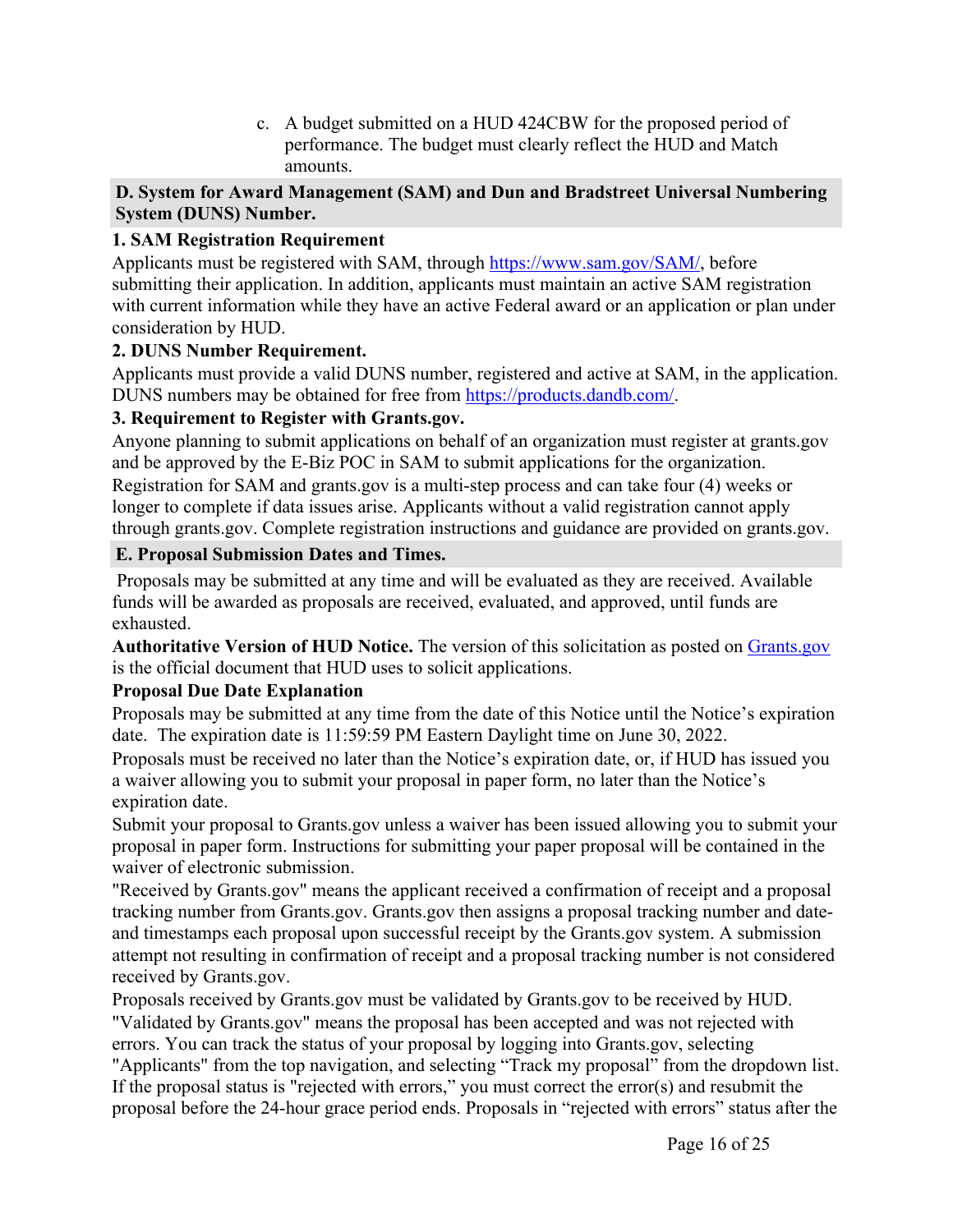24-hour grace period expires will not be received by HUD. Visit Grants.gov for a complete description of processing steps after applying.

HUD strongly recommends you submit your proposals at least **48 hours before this Notice's expiration date** and during regular business hours to allow enough time to correct errors or overcome other problems.

**Grants.gov Customer Support.** Grants.gov provides customer support information on its website at <https://www.grants.gov/web/grants/support.html> . Applicants having difficulty accessing the instructions or having technical problems can receive customer support from Grants.gov by calling (800) 518-GRANTS (this is a toll-free number) or by sending an email to  $support(\partial)$ grants.gov. The customer support center is open 24 hours a day, seven days per week, except Federal holidays. The phone number above may also be reached by individuals who are deaf or hard of hearing, or who have speech disabilities, through the Federal Relay Service's teletype service at 800-877-8339.

You can verify the contents of your submitted proposal to confirm Grants.gov received everything you intended to submit. To verify the contents of your submitted proposal:

- Log in to Grants.gov.
- Click the Check Application Status link, which appears under the Grant Applications heading in the Applicant Center page. This will take you to the Check Application Status page.
- Enter search criteria and a date range to narrow your search results.
- Click the Search button. To review your search results in Microsoft Excel, click the Export Data button.
- Review the Status column, to view more detailed submission information, click the Details link in the Actions column.
- To download the submitted application, click the Download link in the Actions column.

Please make note of the Grants.gov tracking number as it will be needed by the Grants.gov Help Desk if you seek their assistance.

HUD may extend this Notice's expiration date for any program if Grants.gov is offline or not available to applicants for at least 24 hours immediately prior to the expiration date of the Notice.

HUD may also extend the application deadline upon request if there is a presidentially declared disaster in the applicant's area.

If these events occur, HUD will post a Notice on its website establishing the new, extended deadline for the affected applicants. HUD will also include the fact of the extension in the program's Notice of Funding Awards required to be published in the Federal Register.

In determining whether to grant a request for an extension based on a presidentially-declared disaster, HUD will consider the totality of the circumstances including the date of an applicant's extension request (how closely it followed the basis for the extension), whether other applicants in the geographic area are similarly affected by the disaster, and how quickly power or services are restored to enable the applicant to submit its application.

**PLEASE NOTE:** Busy servers, slow processing, large file sizes, improper registration or password issues are not valid circumstances to extend the deadline dates or the grace period.

**1. Amending or Resubmitting an Application.**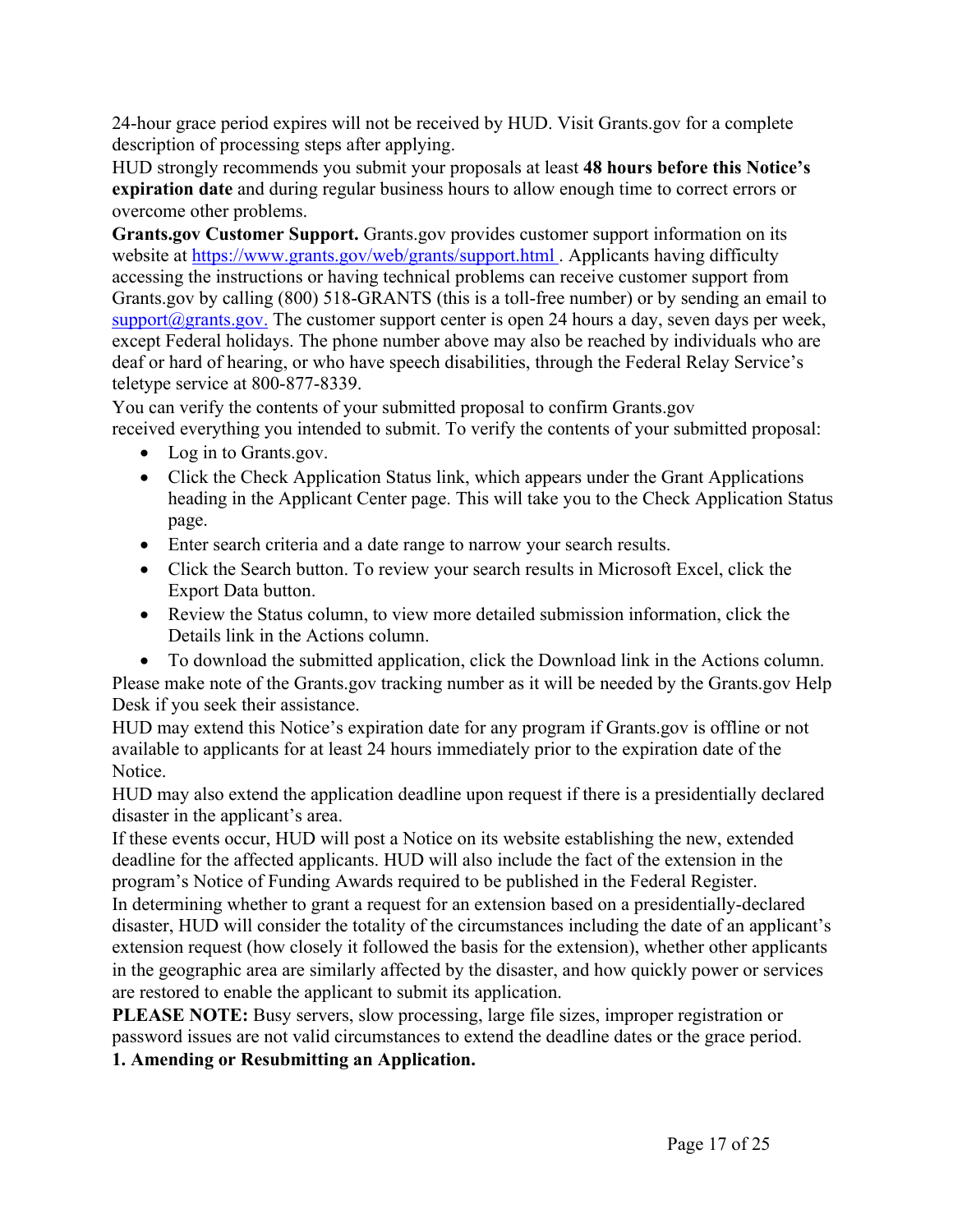Before the Notice's expiration date, you may amend a validated application through Grants.gov by resubmitting a revised application containing the new or changed material. The resubmitted application must be received and validated by Grants.gov by the applicable deadline.

If HUD receives an original and a revised application for a single proposal, HUD will evaluate only the last submission received by Grants.gov before the Notice expiration date.

# **2. Grace Period for Grants.gov Submissions.**

If your proposal is received by Grants.gov before the expiration date, but is rejected with errors, you have a grace period of 24 hours after this Notice's expiration date to submit a corrected, received, and validated proposal through Grants.gov. The date and time stamp on the Grants.gov system determines the proposal receipt time. Any proposal submitted during the grace period not received and validated by Grants.gov will not be considered for funding. There is no grace period for paper proposals.

#### **3. Late Applications.**

A proposal received after the Notice expiration date that does not meet the Grace Period requirements will be marked late and will not be received by HUD for funding consideration. Improper or expired registration and password issues are not causes that allow HUD to accept proposals after the expiration date.

#### <span id="page-18-0"></span>**F. Funding Restrictions.**

**Dissertation Research.** None of the funds may be available for the doctoral dissertation research grant program.

**Protection of Human Research Subjects.** HUD requires successful applicants to comply with requirements of the federal Common Rule for protecting human research subjects (24 CFR part 60) when applicable. Compliance may require grantees to seek review and approval of research plans by an Institutional Review Board (IRB) that is registered with the Department of Health and Human Services' Office for Human Research Protections (see [https://www.hhs.gov/ohrp/](https://www.hhs.gov/ohrp/%20) and links from there). For research requiring an IRB review, work plans shall identify the IRB that the awardee will use and factor in the necessary cost and time involved in that review. HUD will require awardees to provide appropriate written assurances and certifications of compliance before human subject research begins.

**Privacy**. Submission of any information to databases (whether website, computer, paper, or other format) of personal identifiable information is subject to the protections of the Privacy Act of 1974. You should also check to ensure you meet state and local privacy regulations.

**Indirect Cost Rate.** Normal indirect cost rules apply. If you intend to charge indirect costs to your award, your application must clearly state the rate and distribution base you intend to use. If you have a Federally negotiated indirect cost rate, your application must also include a letter or other documentation from the cognizant agency showing the approved rate. Successful applicants whose rate changes after the application submission must submit a new rate and documentation.

**Applicants other than state and local governments.** If you have a Federally negotiated indirect cost rate, your application must clearly state the approved rate and distribution base and must include a letter or other documentation from the cognizant agency showing the approved rate. If you do not have a current negotiated rate (including provisional) rate and elect to use the de minimis rate, your application must clearly state you intend to use the de minimis rate of 10 percent of Modified Total Direct Costs (MTDC). As described in 2 CFR 200.403, costs must be consistently charged as either indirect or direct costs but may not be double charged or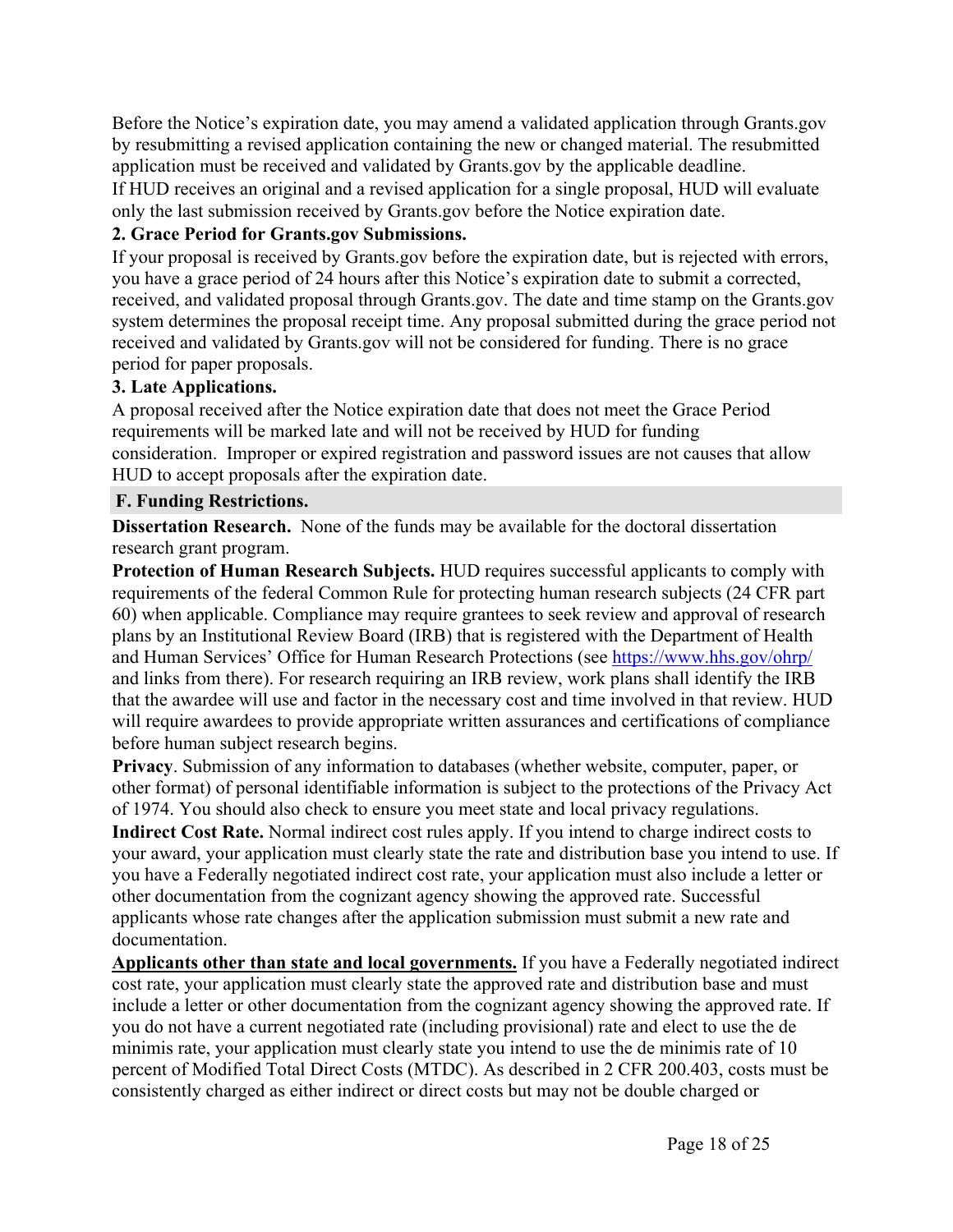inconsistently charged as both. Once elected, the de minimis rate must be applied consistently for all Federal awards until you choose to negotiate for a rate, which you may apply to do at any time. Documentation of the decision to use the de minimis rate must be retained on file for audit. **State and local governments.** If your department or agency unit has a Federally negotiated indirect cost rate, your application must include that rate, the applicable distribution base, and a letter or other documentation from the cognizant agency showing the negotiated rate. If your department or agency unit receives **more than \$35 million** in Federal funding per year, you may not claim indirect costs until you receive a negotiated rate from your cognizant agency for indirect costs as provided in Appendix VII to 2 CFR part 200.

If your department or agency unit receives **no more than \$35 million** in direct Federal funding per year and your department or agency unit has developed and maintains an indirect cost rate proposal and supporting documentation for audit in accordance with 2 CFR part 200, Appendix VII, you may use the rate and distribution base specified in your indirect cost rate proposal. Alternatively, if your department or agency unit receives no more than \$35 million in Federal funding and does not have a current negotiated rate (including provisional) rate, you may elect to use the de minimis rate of 10 percent of MTDC. As described in 2 CFR 200.403, costs must be consistently charged as either indirect or direct costs but may not be double charged or inconsistently charged as both. Once elected, the de minimis rate must be applied consistently for all Federal awards until you choose to negotiate for a rate, which you may apply to do at any time. Documentation of the decision to use the de minimis rate must be retained on file for audit.

#### <span id="page-19-0"></span>**G. Other Submission Requirements**

#### **1. Application, Assurances and Certifications.**

Standard Form 424 (SF-424) Application for Federal Assistance Programs is the governmentwide form required to apply for Application for Federal Assistance Programs, discretionary Federal grants and other forms of financial assistance programs. Applicants for this Federal assistance program must submit all required forms in the SF-424 Family of forms, including SF424B (Assurances of Non construction Programs) or SF424D (Assurances for Construction Programs). Applications receiving funds for both non-construction programs and construction programs must submit both the SF-424B and SF-424D.

By signing the forms in the SF-424 either through electronic submission or in paper copy submission (for those granted a waiver), the applicant and the signing authorized organization representative affirm that they have reviewed the certifications and assurances associated with the application for Federal assistance and (1) are aware the submission of the SF-424 is an assertion that the relevant certifications and assurances are established and (2) acknowledge that the truthfulness of the certifications and assurances are material representations upon which HUD will rely when making an award to the applicant. If it is later determined the signing authorized organization representative to the application made a false certification or assurance, caused the submission of a false certification or assurance, or did not have the authority to make a legally binding commitment for the applicant, the applicant and the individual who signed the application may be subject to administrative, civil, or criminal action. Additionally, HUD may terminate the award to the applicant organization or pursue other available remedies. Each applicant is responsible for including the correct certifications and assurances with its application submission, including those applicable to all applicants, those applicable only to Federally recognized Indian tribes, or Alaska native villages and those applicable to applicants other than federally recognized Indian tribes or Alaska native villages.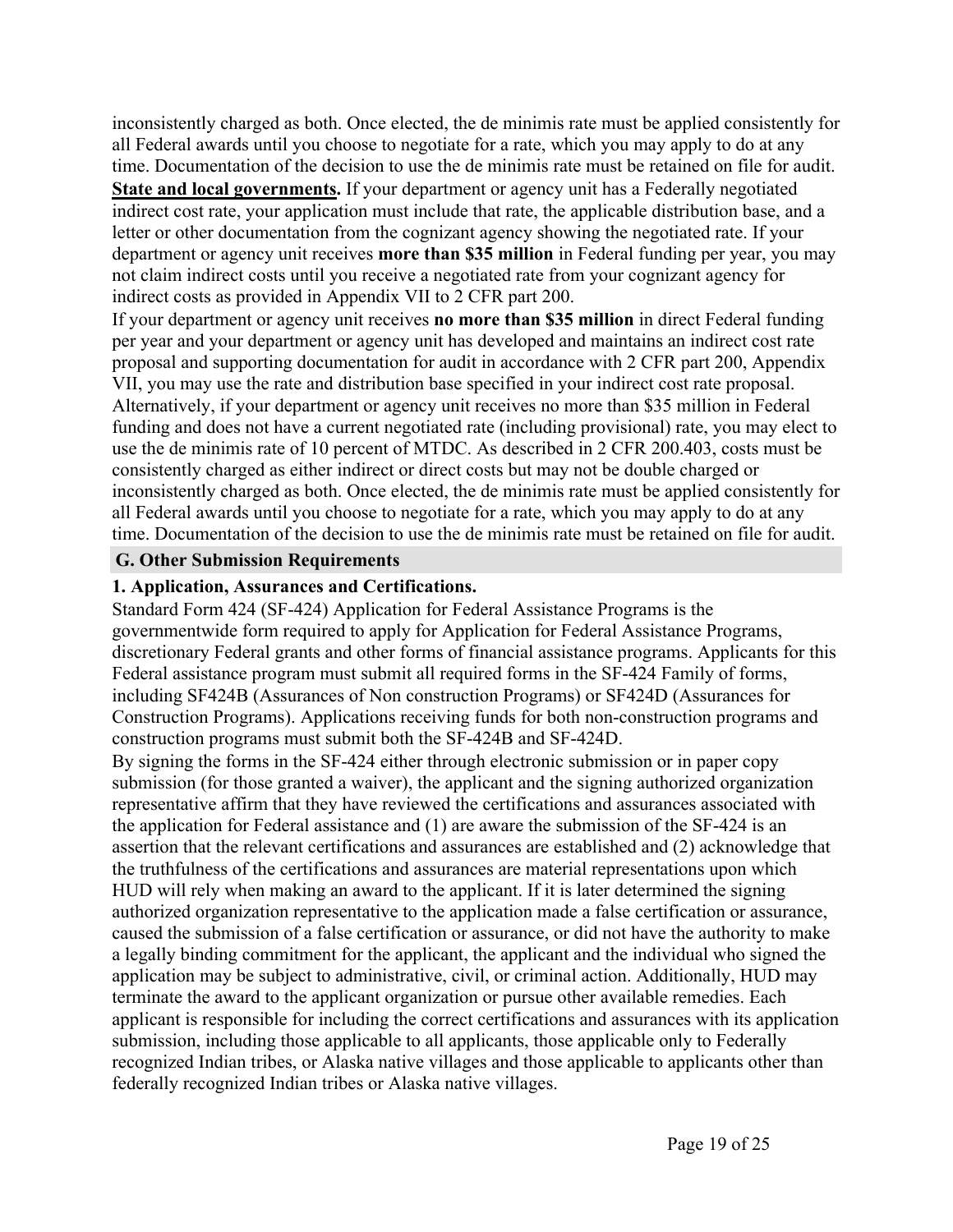**Assurances.** By submitting your application, you provide assurances that, if selected to receive an award, you will comply with U.S. statutory and public policy requirements, including, but not limited to civil rights requirements. Applicants and recipients are required to submit assurances of compliance with federal civil rights requirements. *See, e.g.,* Title VI of the Civil Rights Act of 1964, Title IX of the Education Amendments Act of 1972, Section 504 of the Rehabilitation Act of 1973, and the Age Discrimination Act of 197; *see also* 24 C.F.R. §§ 1.5; 3.115; 8.50; and 146.25. HUD accepts these assurances in the form of the SF-424B and SF-424D, which also require compliance with all general federal nondiscrimination requirements in the administration of the grant.

# <span id="page-20-0"></span>**VII. Application Review Information**

# <span id="page-20-1"></span>**A. Review Process and Criteria.**

Proposals that meet all the threshold and certification requirements will be eligible for review. Proposals meeting threshold review will be evaluated on the following:

- 1. How well the proposed project informs one of the research priorities described in Section I.B of this Notice;
- 2. How the proposed project would expand or deepen knowledge of a HUD policy or program;
- 3. Whether or not the research methodology described is appropriate for addressing the proposed research question;
- 4. If the proposed project includes a realistic budget and time frame, including justification for how HUD resources will be used;
- 5. If HUD should fund the full amount of resources requested in the proposal; and
- 6. The experience and capacity of the research team to complete the proposed project successfully.

Proposals will be reviewed by individuals who are knowledgeable in the field covered by the research proposal.

# <span id="page-20-2"></span>**B. Review and Selection Process.**

# **1. Past Performance**

In evaluating proposals for funding, HUD will consider an applicant's past performance in managing funds. Items HUD will consider include, but are not limited to:

The ability to account for funds in compliance with applicable reporting and recordkeeping requirements;

Timely use of funds received from HUD;

Timely submission and quality of reports submitted to HUD;

Meeting program requirements;

Meeting performance targets as established in the award agreement;

The applicant's organizational capacity, including staffing structures and capabilities;

Timely completion of activities and receipt and expenditure of promised matching or leveraged funds;

Whenever possible, HUD will obtain past performance information. If this review results in an adverse finding related to integrity of performance, HUD reserves the right to take any of the remedies provided in Section V., D., Statutory and Regulatory Requirements Affecting Eligibility, "Pre-selection Review of Performance" document link above.

# **2. Assessing Applicant Risk.**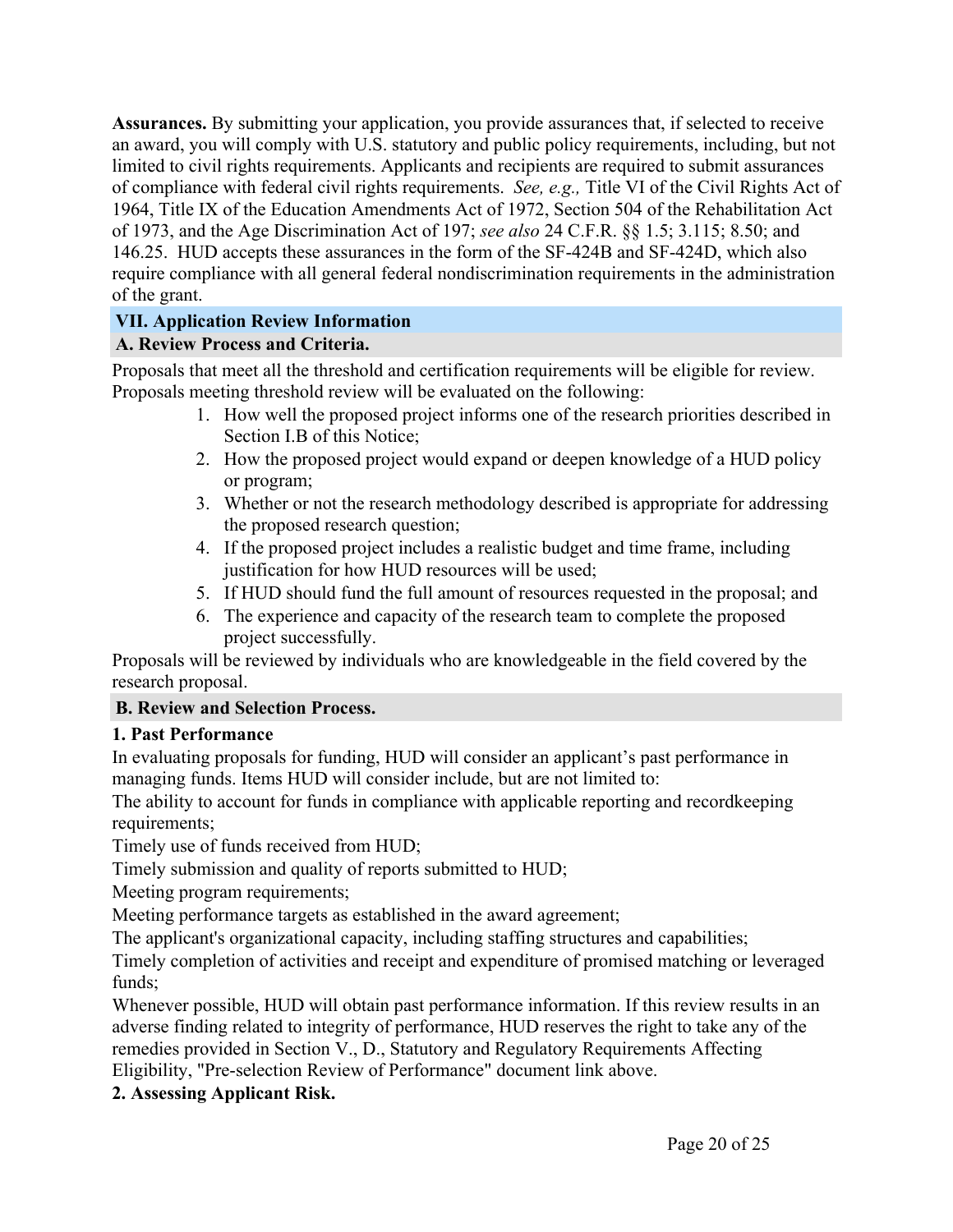In evaluating risks posed by applicants, HUD may use a risk-based approach and may consider any items such as the following:

- Financial stability;
- Quality of management systems and ability to meet the management standards prescribed in this part;
- History of performance. The applicant's record in managing Federal awards, if it is a prior recipient of Federal awards, including timeliness of compliance with applicable reporting requirements, failing to make significant progress in a timely manner, failing to meet planned activities in a timely manner, conformance to the terms and conditions of previous Federal awards, and if applicable, the extent to which any previously awarded amounts will be expended prior to future awards;
- Reports and findings from audits performed under Subpart F—Audit Requirements of this part or the reports and findings of any other available audits; and
- The applicant's ability to effectively implement statutory, regulatory, or other requirements imposed on non-Federal entities.

Two types of reviews will be conducted:

1. A threshold review to determine an applicant's basic eligibility; and,

2. A technical review for all proposals that pass the threshold review, to evaluate and consider funding a proposal based on the "Criteria" listed in Section VI.B.

Only those proposals that pass the threshold review will receive a technical review and be considered for funding with the available funds.

# <span id="page-21-0"></span>**C. Anticipated Announcement and Award Dates.**

Available funds will be awarded as proposals are received, evaluated, and approved, until funds are exhausted.

# <span id="page-21-1"></span>**VIII. Award Administration Information**

# <span id="page-21-2"></span>**A. Award Notices.**

Following the evaluation process, HUD will notify successful applicants of their selection for funding.

After selection, the Grants Officer may negotiate specific terms of the funding agreement and budget with the selected applicants. If HUD and a selected applicant do not successfully conclude negotiations in a timely manner, or a selected applicant fails to provide requested information, the applicant will not be awarded. HUD may select another eligible applicant.

# <span id="page-21-3"></span>**B. Administrative, National and Department Policy Requirements for HUD recipients.**

For this Notice, the following [Administrative,](https://www.hud.gov/sites/dfiles/CFO/images/General%20Administration%20Requirements%20and%20Terms%20for%20HUD%20Assistance%20Awards.docx) National and Department Policy Requirements and Terms for HUD Financial [Assistance](https://www.hud.gov/sites/dfiles/CFO/images/General%20Administration%20Requirements%20and%20Terms%20for%20HUD%20Assistance%20Awards.docx) Awards apply. (Please select the linked text to read the detailed description of each applicable requirement).

1. Unless otherwise specified, these non-discrimination and equal opportunity authorities and other requirements apply to all NOFOs and this Notice. Please read the following requirements carefully as the requirements are different among HUD's programs.

• Compliance with Fair Housing and Civil Rights Laws, Which Encompass the Fair Housing Act and Related Authorities (cf. 24 CFR 5.105(a)).

• Affirmatively Furthering Fair Housing.

• Economic Opportunities for Low-and Very Low-income Persons (Section 3). See 24 CFR part 75.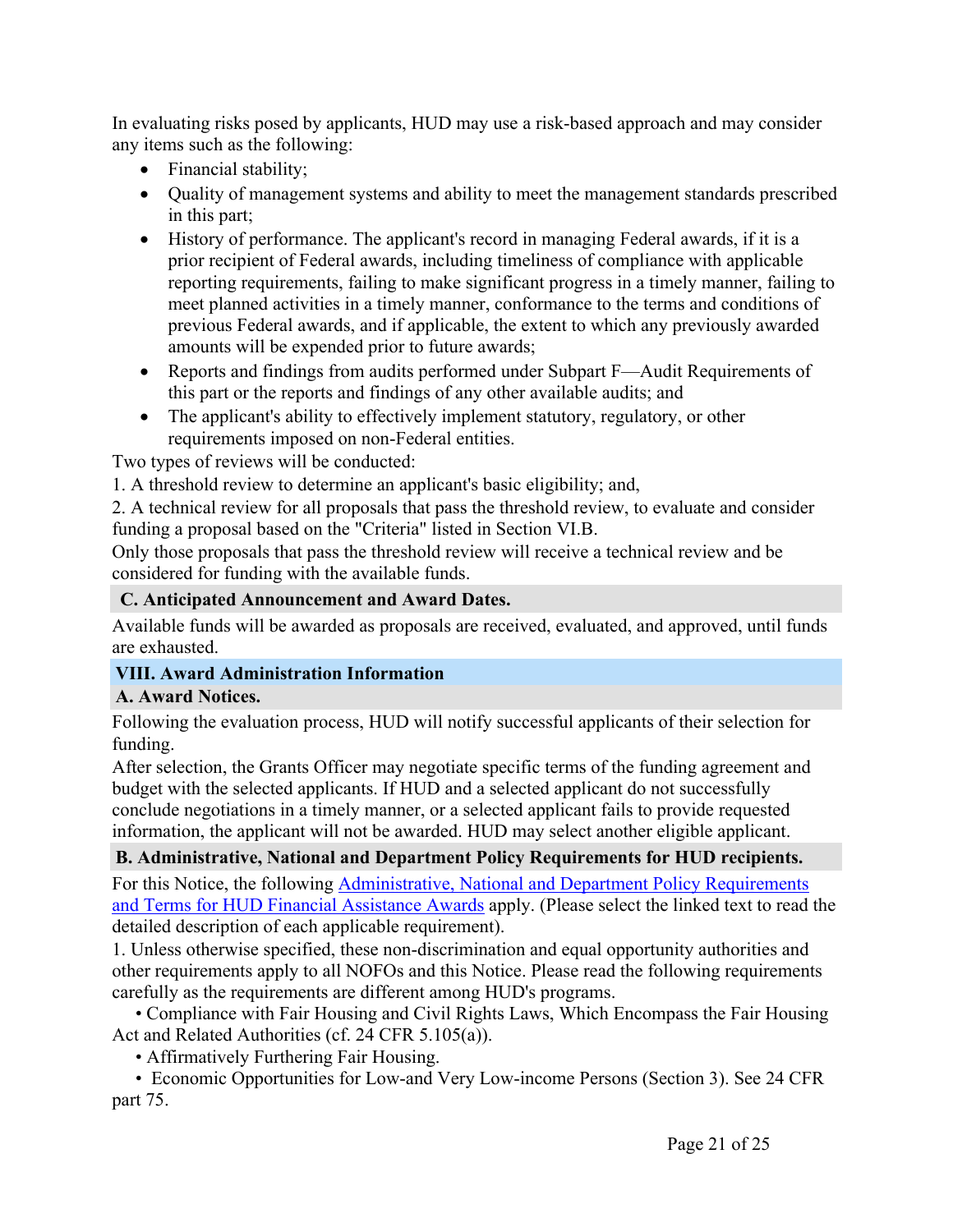• Improving Access to Services for Persons with Limited English Proficiency (LEP) See https://www.hud.gov/program\_offices/fair\_housing\_equa l\_opp/limited\_english\_proficiency.

• Accessible Technology. See

https://www.hud.gov/sites/dfiles/OCIO/documents/s508103017.pdf

2. Equal Access Requirements. See 24 CFR 5.105(a)(2)

3. Ensuring the Participation of Small Disadvantaged Business, and Women-Owned Business.

4. Equal Participation of Faith-Based Organizations in HUD Programs and Activities.

5. Uniform Relocation Act – Real Property Acquisition and Relocation Requirements. See 49 CFR part 24.

6. Participation in HUD- Sponsored Program Evaluation.

7. Uniform Administrative Requirements, Cost Principles, and Audit Requirements for Federal Awards.

8. Drug-Free Workplace.

9. Safeguarding Resident/Client Files.

10. Compliance with the Federal Funding Accountability and Transparency Act of 2006 (Pub. L.109-282) (Transparency Act), as amended.

11. Eminent Domain.

12. Accessibility for Persons with Disabilities. See

https://www.hud.gov/program\_offices/fair\_housing\_equal\_opp/disability\_overview

13. Violence Against Women Act. See 24 CFR part 5, subpart L and applicable program regulations.

14. Conducting Business in Accordance with Ethical Standards/Code of Conduct.

15. Environmental Requirements, which include compliance with environmental justice requirements under Executive Order 12898.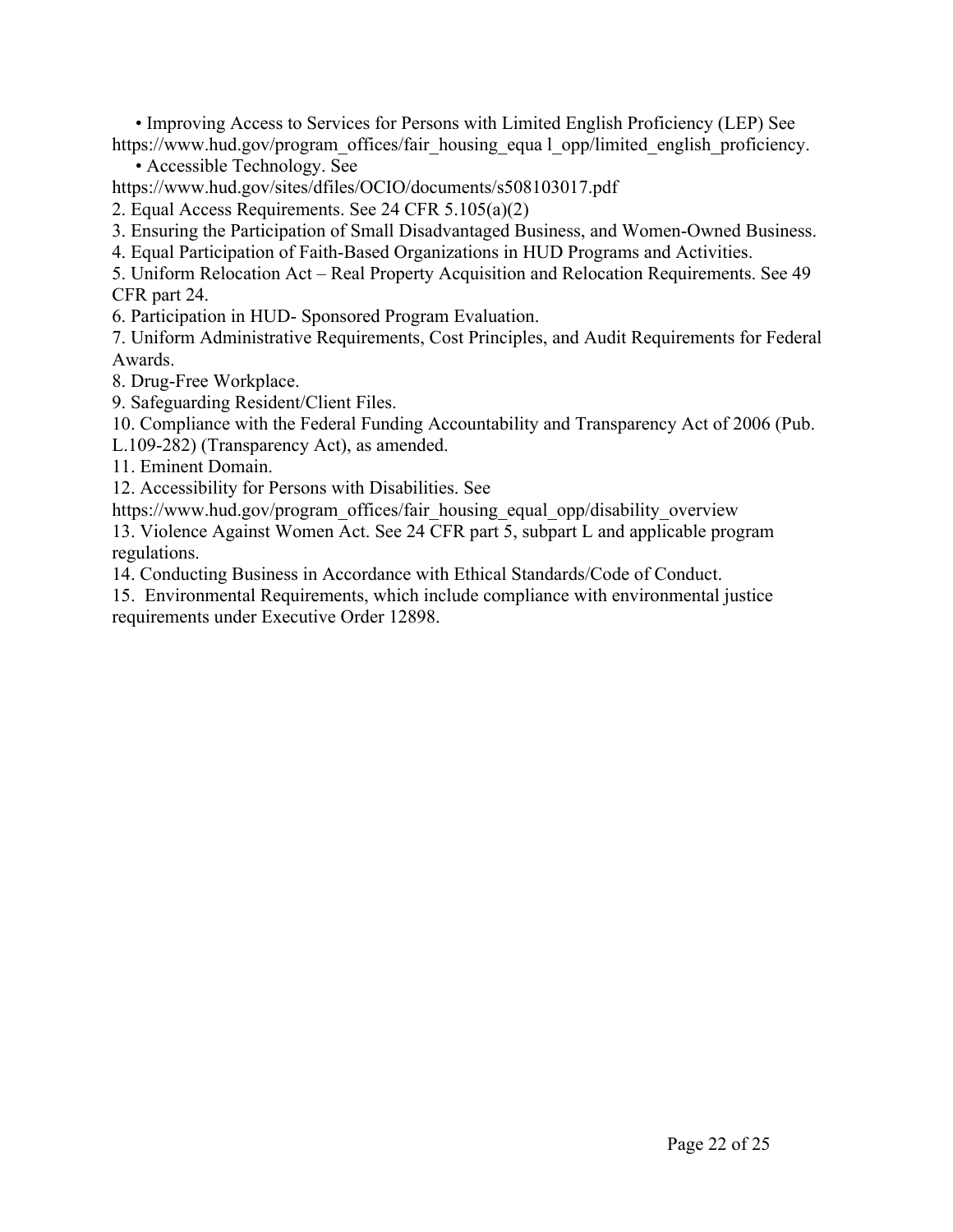1. For PD&R Research Partnership Initiative. In accordance with 24 CFR 50.19(b)(1), (3) and (5) activities funded under this Notice are exempt or categorically excluded from environmental review under the National Environmental Policy Act of 1969 (42 U.S.C. 4321) and not subject to environmental review under related laws and authorities.

2. For Lead and Healthy Homes Technical Studies.

Compliance with 24 CFR part 50 or 58 procedures is explained below:

a. Eligible Construction and Rehabilitation Activities. A FY 2021 LHHTS award does not constitute approval of specific sites where activities that are subject to environmental review may be carried out. The provisions of section 305(c) of the Multifamily Housing Property Disposition Reform Act of 1994, implemented by HUD regulations at 24 CFR part 58, "Environmental Review Procedures for Entities Assuming HUD Environmental Responsibilities," are applicable to properties assisted with LHHTS grant funds. Therefore, recipients conducting eligible construction and rehabilitation activities must comply with 24 CFR part 58. Recipients that are States, units of general local government or Native American tribes must carry out environmental review responsibilities as a responsible entity under part 58. Recipients that are academic, not-for-profit, for-profit institutions or specialized units of local government must contact and partner with a non-recipient responsible entity, usually the unit of general local government or Native American tribe, to assume the environmental review responsibilities for construction or rehabilitation activities funded (in whole or in part) under this Notice. Reasonable expenses incurred for compliance with these environmental requirements are eligible expenses under this Notice. Under 24 CFR 58.11, where the recipient is not a State, unit of general local government or Native American tribe, if a responsible entity objects to performing the environmental review, or the recipient objects to the responsible entity performing the environmental review, HUD may designate another responsible entity to perform the review or may perform the environmental review itself under the provisions of 24 CFR part 50. When HUD performs the review itself, following grant award execution, HUD will be responsible for ensuring that any necessary environmental reviews are completed.

b. For all cooperative agreements under this Notice, recipients and other participants in the project are prohibited from undertaking, or committing or expending HUD or non-HUD funds (including leveraged funds) on, a project or activities under this Notice (other than activities listed in 24 CFR 58.34, 58.35(b) or 58.22(f)) until the responsible entity completes an environmental review and the applicant submits and HUD approves a Request for the Release of Funds and the responsible entity's environmental certification (both on Form HUD-7015.15) or, in instances where the recipient is not a State, unit of general local government or Native American tribe and HUD performs the environmental review under part 50, HUD has completed the review and notified the grantee of its approval. The results of the environmental reviews may require that proposed activities be modified, or proposed sites rejected. For Part 58 procedures, see

https://www.hudexchange.info/programs/environmental-review/. For assistance, contact Karen Griego, the Office of Lead Hazard Control and Healthy Homes Program Environmental Clearance Officer at (505) 346-6462 (this is not a toll-free number) or the HUD Environmental Clearance Officer in the HUD Field Office serving your area. If you are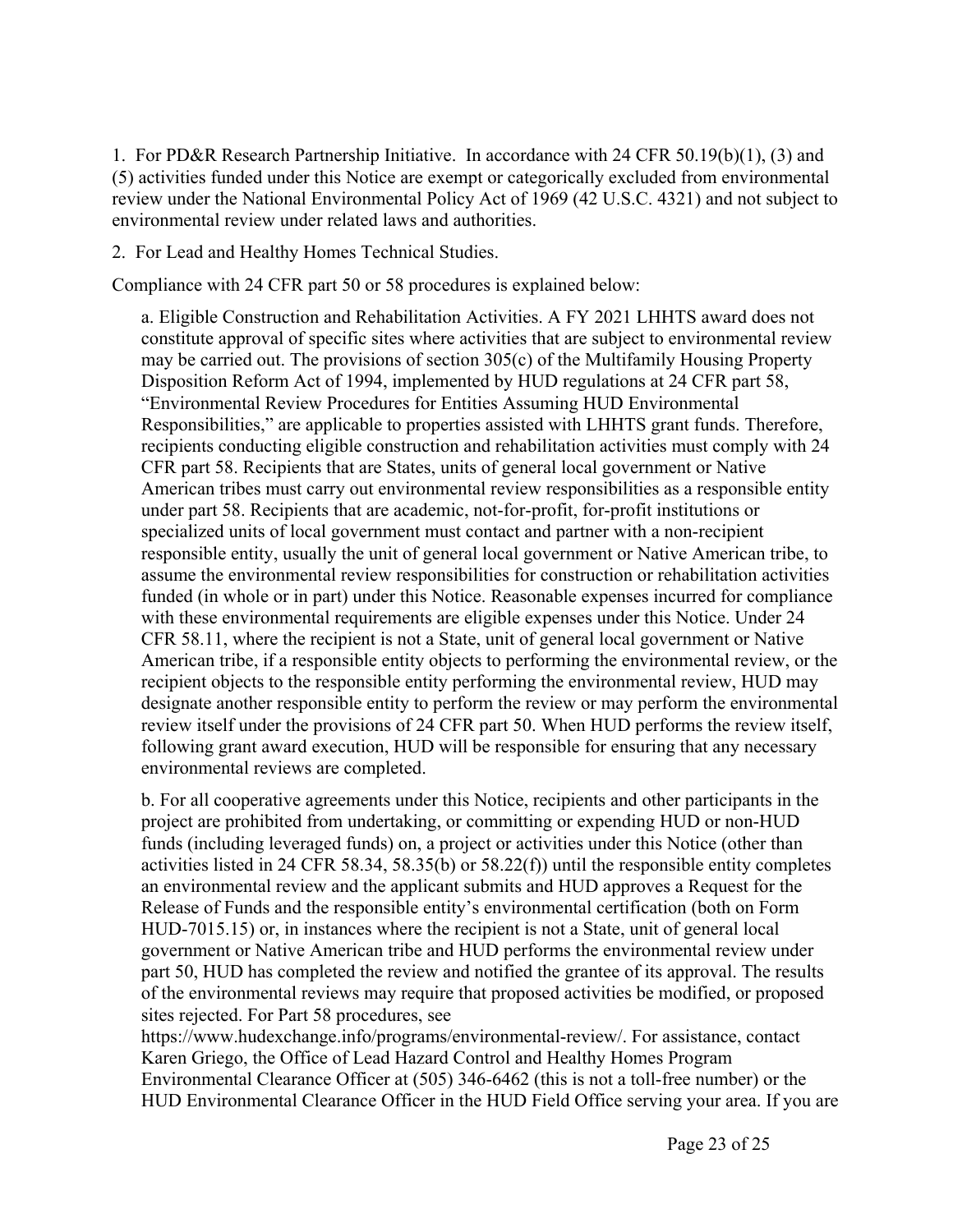a hearing- or speech-impaired person, you may reach the telephone number via TTY by calling the toll-free Federal Relay Service at 1-800-877-8339. Recipients of a grant under this program will be given additional guidance in these environmental responsibilities.

c. All other activities not related to construction or rehabilitation activities are exempt or categorically excluded under 24 CFR 50.19 (b)(1), (3), (5) and (9), and 24 CFR 58.34(a)(1), (3), (5), and (9) from the requirements of the National Environmental Policy Act of 1969 (42 U.S.C. § 4321) and are not subject to environmental review under the related environmental laws and authorities at 24 CFR 50.4.

2 CFR 200.216 *Prohibition on Certain Telecommunication and Video Surveillance Services or Equipment*

2 CFR 200.340 *Termination*

# **Lead Based Paint Requirements.**

When providing housing assistance funding for purchase, lease, support services, operation, or work that may be disturb painted surfaces, of pre-1978 housing, you must comply with the leadbased paint evaluation and hazard reduction requirements of HUD's lead-based paint rules (Lead Disclosure; and Lead Safe Housing (24 CFR part 35)), and EPA's lead-based paint rules (e.g., Repair, Renovation and Painting; Pre-Renovation Education; and Lead Training and Certification (40 CFR part 745)).

# <span id="page-24-0"></span>**IX. Reporting Requirements**

HUD requires recipients to submit performance and financial reports under OMB guidance and program instructions.

**1. Recipient Integrity and Performance Matters.** Applicants should be aware that if the total Federal share of your Federal award includes more than \$ 500,000 over the period of performance, you may be subject to post award reporting requirements reflected in Appendix XII to Part 200-Award Term and Condition for Recipient Integrity and Performance Matters.

**2. Race, Ethnicity and Other Data Reporting.** HUD requires recipients that provide HUDfunded program benefits to individuals or families to report data on the race, color, religion, sex, national origin, age, disability, and family characteristics of persons and households who are applicants for, participants in, or beneficiaries or potential beneficiaries of HUD programs in order to carry out the Department's responsibilities under the Fair Housing Act, Executive Order 11063, Title VI of the Civil Rights Act of 1964, and Section 562 of the Housing and Community Development Act of 1987.

**3. Compliance with the Federal Funding Accountability and Transparency Act of 2006 (Pub. L. 109-282) as amended (FFATA).** FFATA requires information on Federal awards be made available to the public via a single, searchable website, which

is [www.USASpending.gov.](http://www.USASpending.gov/) Accordingly, each award HUD makes under this NOTICE will be subject to the requirements provided by the Award Term in Appendix A to 2 CFR Part 170, "REPORTING SUBAWARD AND EXECUTIVE COMPENSATION INFORMATION," unless the Federal funding for the award (including funding that may be added through amendments) is not expected to equal or exceed \$30,000. Requirements under this Award Term include filing subaward information in the Federal Funding Accountability and Transparency Act (FFATA) Sub-award Reporting System (FSRS.gov) by the end of the month following the month in which the recipient awards any sub-grant equal to or greater than \$30,000. Each